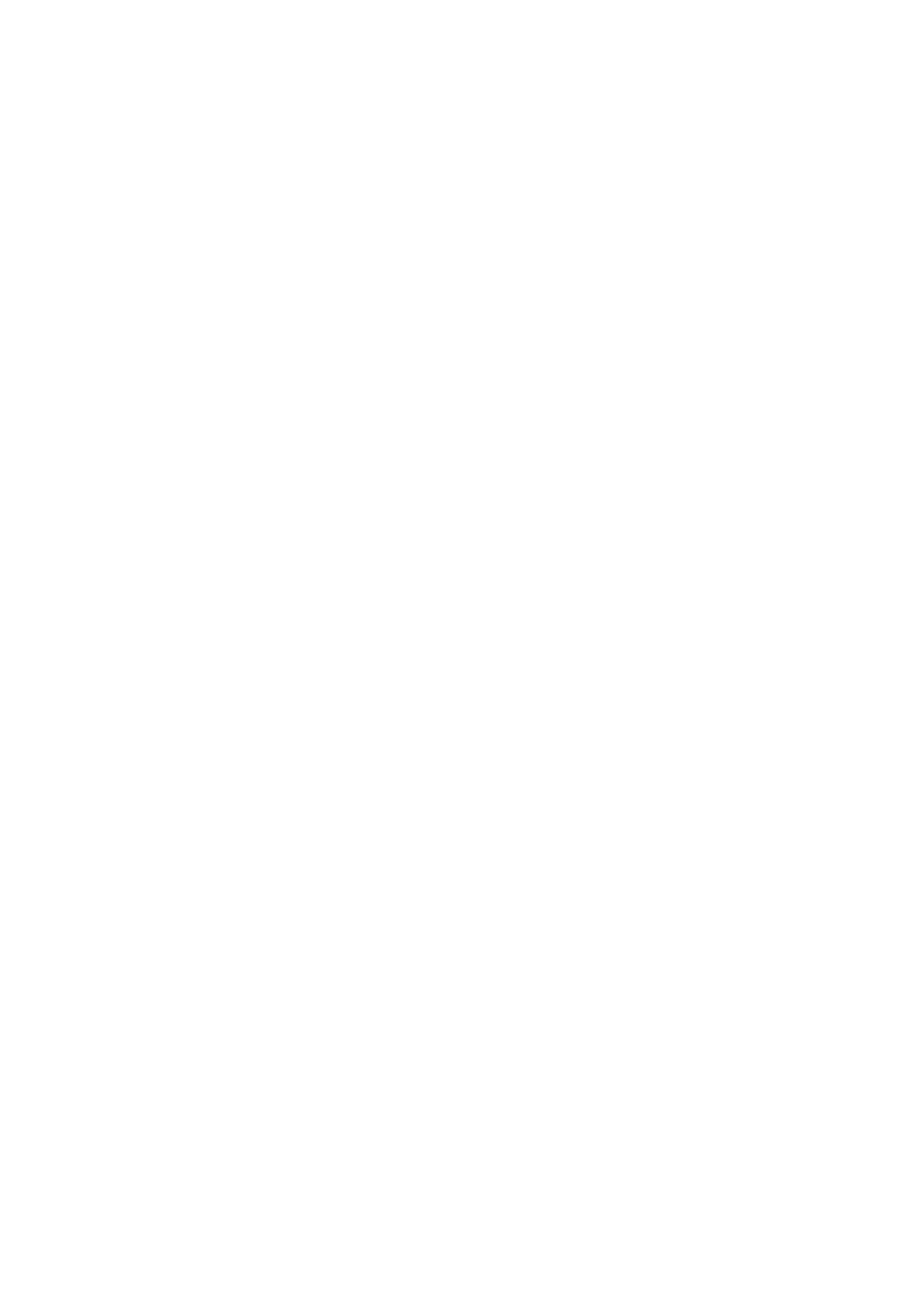

# **TRUSTS (JERSEY) LAW 1984**

# **Arrangement**

**Article**

| PART <sub>1</sub> |                                                                        | 7   |
|-------------------|------------------------------------------------------------------------|-----|
| <b>GENERAL</b>    |                                                                        | 7   |
| 1                 |                                                                        |     |
| $\overline{2}$    |                                                                        |     |
| 3                 |                                                                        |     |
| 4                 |                                                                        |     |
| 5                 |                                                                        |     |
| PART <sub>2</sub> |                                                                        | 10  |
|                   | PROVISIONS APPLICABLE ONLY TO A JERSEY TRUST                           | 10  |
| 6                 |                                                                        |     |
|                   | Creation, validity and duration of Jersey trusts                       | 10  |
| 7                 |                                                                        |     |
| 8                 |                                                                        |     |
| 9                 | Extent of application of law of Jersey to creation, etc. of a trust 10 |     |
| <b>9A</b>         |                                                                        |     |
| 10                |                                                                        |     |
| 10A               |                                                                        |     |
| 11                |                                                                        |     |
| 12                |                                                                        |     |
| 13                |                                                                        |     |
| 14                |                                                                        |     |
| 15                |                                                                        |     |
|                   | Appointment, retirement and discharge of trustees                      | -16 |
| 16                |                                                                        |     |
| 17                |                                                                        |     |
| 18                |                                                                        |     |
| 19                |                                                                        |     |
| 20                |                                                                        |     |
|                   | Duties of trustees                                                     | 18  |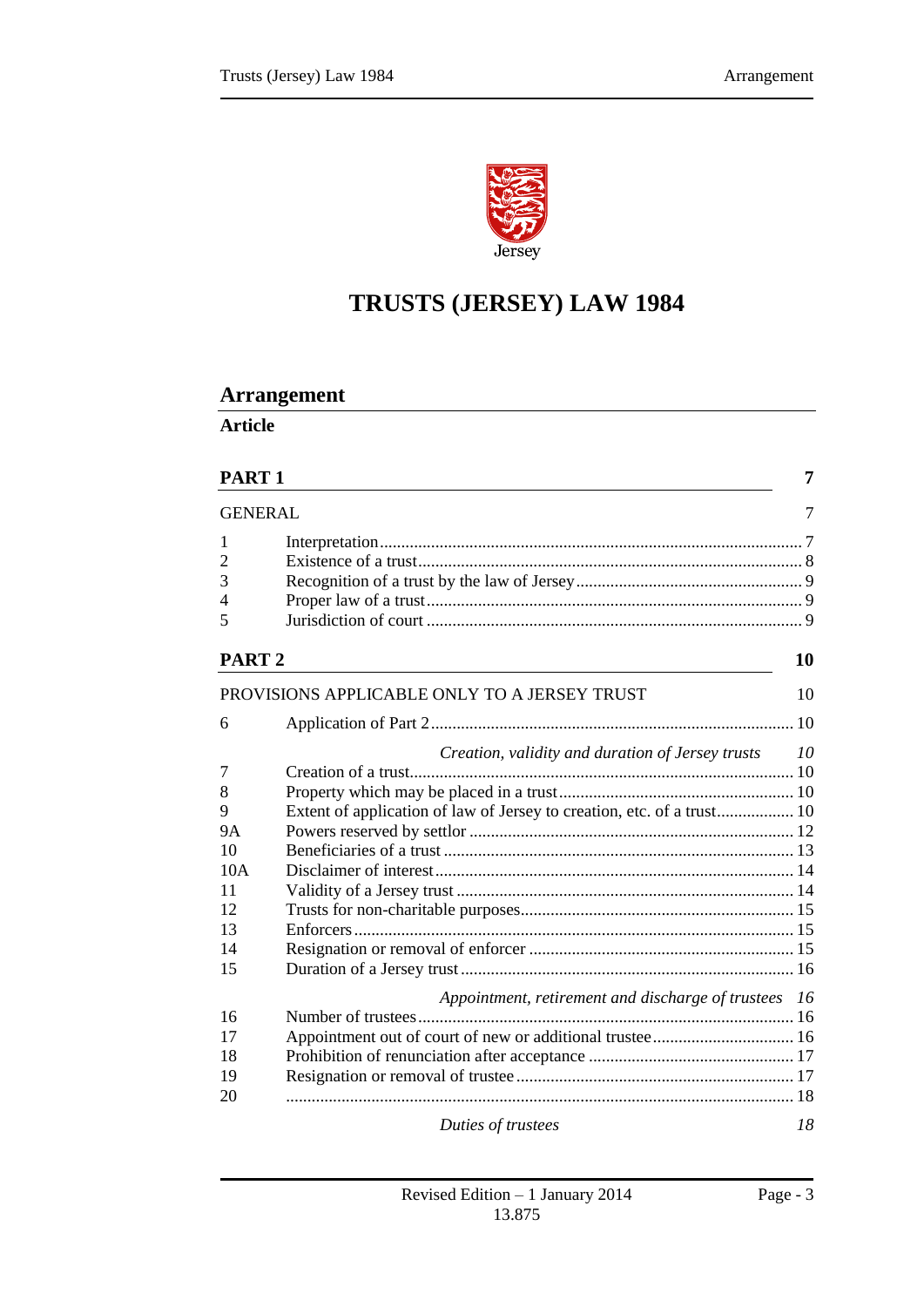| 21              |                                                                            |    |  |
|-----------------|----------------------------------------------------------------------------|----|--|
| 22              |                                                                            |    |  |
| 23              |                                                                            |    |  |
|                 | General powers of trustees                                                 | 19 |  |
| 24              |                                                                            |    |  |
| 25              |                                                                            |    |  |
| 26              |                                                                            |    |  |
| 27              |                                                                            |    |  |
| 28              |                                                                            |    |  |
| 29              |                                                                            |    |  |
|                 |                                                                            |    |  |
|                 | Liability for breach of trust                                              | 21 |  |
| 30              |                                                                            |    |  |
| 31              |                                                                            |    |  |
| 32              |                                                                            |    |  |
| 33              |                                                                            |    |  |
| 34              |                                                                            |    |  |
|                 | Protective trusts; class interests; and certain powers24                   |    |  |
| 35              |                                                                            |    |  |
| 36              |                                                                            |    |  |
| 37              |                                                                            |    |  |
| 38              |                                                                            |    |  |
| 39              |                                                                            |    |  |
| 40              |                                                                            |    |  |
| 41              |                                                                            |    |  |
|                 |                                                                            |    |  |
|                 | Failure, lapse and termination of trusts                                   | 26 |  |
| 42              |                                                                            |    |  |
| 43              |                                                                            |    |  |
|                 | Powers of the court                                                        | 27 |  |
| 44              |                                                                            |    |  |
| 45              |                                                                            |    |  |
| 46              | Power to make beneficiary indemnify for breach of trust  28                |    |  |
| 47              | Variation of terms of a Jersey trust by the court and approval of          |    |  |
|                 |                                                                            |    |  |
| 47A             |                                                                            |    |  |
| 47B             |                                                                            |    |  |
| 47C             |                                                                            |    |  |
| 47 <sub>D</sub> |                                                                            |    |  |
| 47E             | Power to set aside a transfer or disposition of property to a trust due to |    |  |
|                 |                                                                            |    |  |
| 47F             | Power to set aside a transfer or disposition of property to a trust        |    |  |
|                 |                                                                            |    |  |
| 47G             | Power to set aside the exercise of powers in relation to a trust or trust  |    |  |
|                 |                                                                            |    |  |
| 47H             | Power to set aside the exercise of fiduciary powers in relation to a       |    |  |
|                 |                                                                            |    |  |
| 47I             |                                                                            |    |  |
| 47J             | Savings in respect of applications made under Articles 47E to 47H 33       |    |  |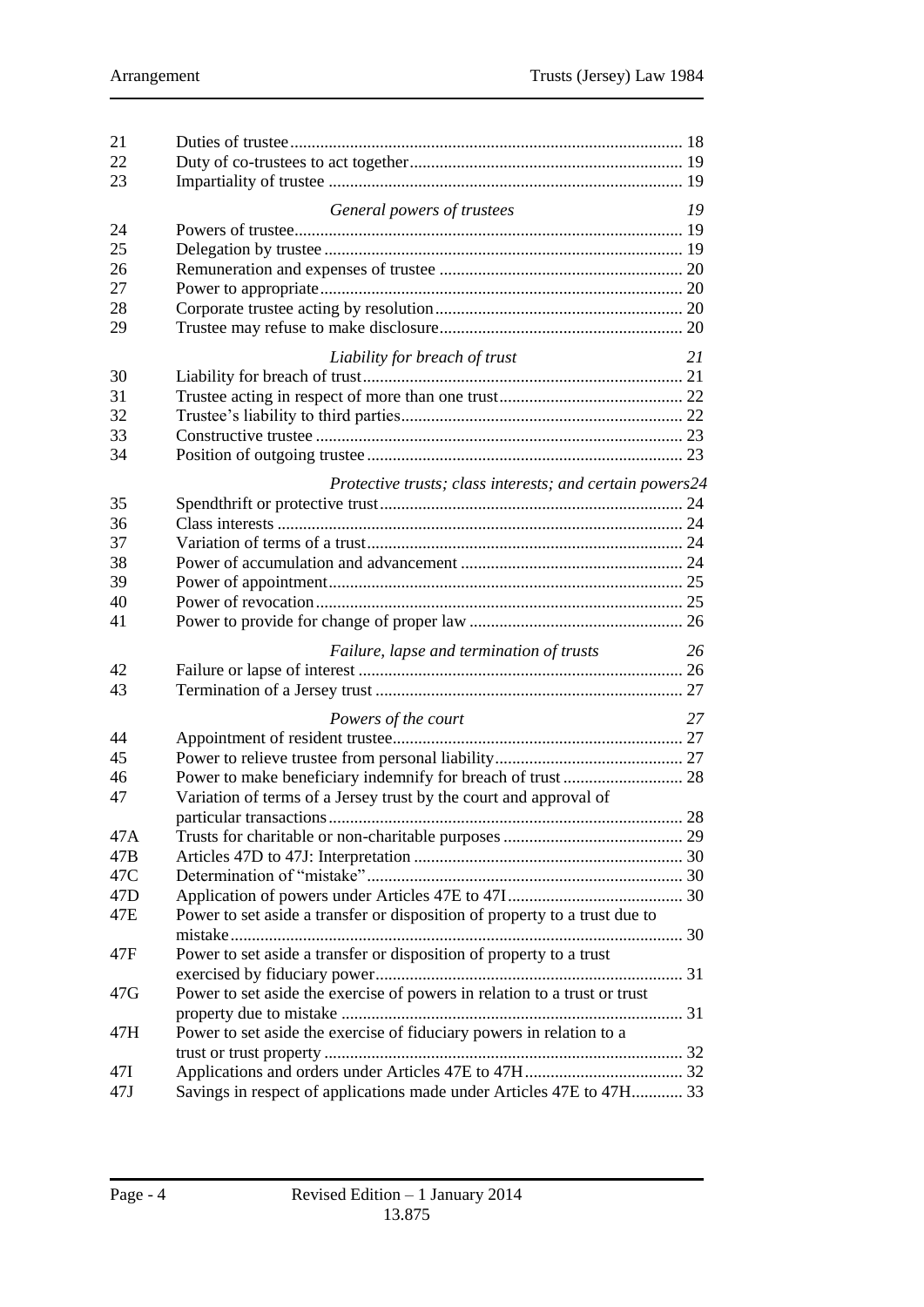|                   | PART <sub>3</sub>                                                      |    |
|-------------------|------------------------------------------------------------------------|----|
|                   | PROVISIONS APPLICABLE TO A FOREIGN TRUST                               | 33 |
| 48                |                                                                        |    |
| 49                |                                                                        |    |
| PART <sub>4</sub> |                                                                        | 34 |
|                   | PROVISIONS OF GENERAL APPLICATION                                      | 34 |
| 50                |                                                                        |    |
| 51                |                                                                        |    |
| 52                |                                                                        |    |
| 53                |                                                                        |    |
| 54                | Nature of trustee's estate, following trust property and insolvency of |    |
|                   |                                                                        |    |
| 55                |                                                                        |    |
| 56                |                                                                        |    |
| 57                |                                                                        |    |
| PART <sub>5</sub> |                                                                        | 37 |
|                   | <b>SUPPLEMENTAL</b>                                                    | 37 |
| 58                |                                                                        |    |
| 59                |                                                                        |    |
| 60                |                                                                        |    |
| 61                |                                                                        |    |
|                   |                                                                        |    |

# **Supporting Documents**

| <b>ENDNOTES</b> | -39 |
|-----------------|-----|
|                 |     |
|                 |     |
|                 |     |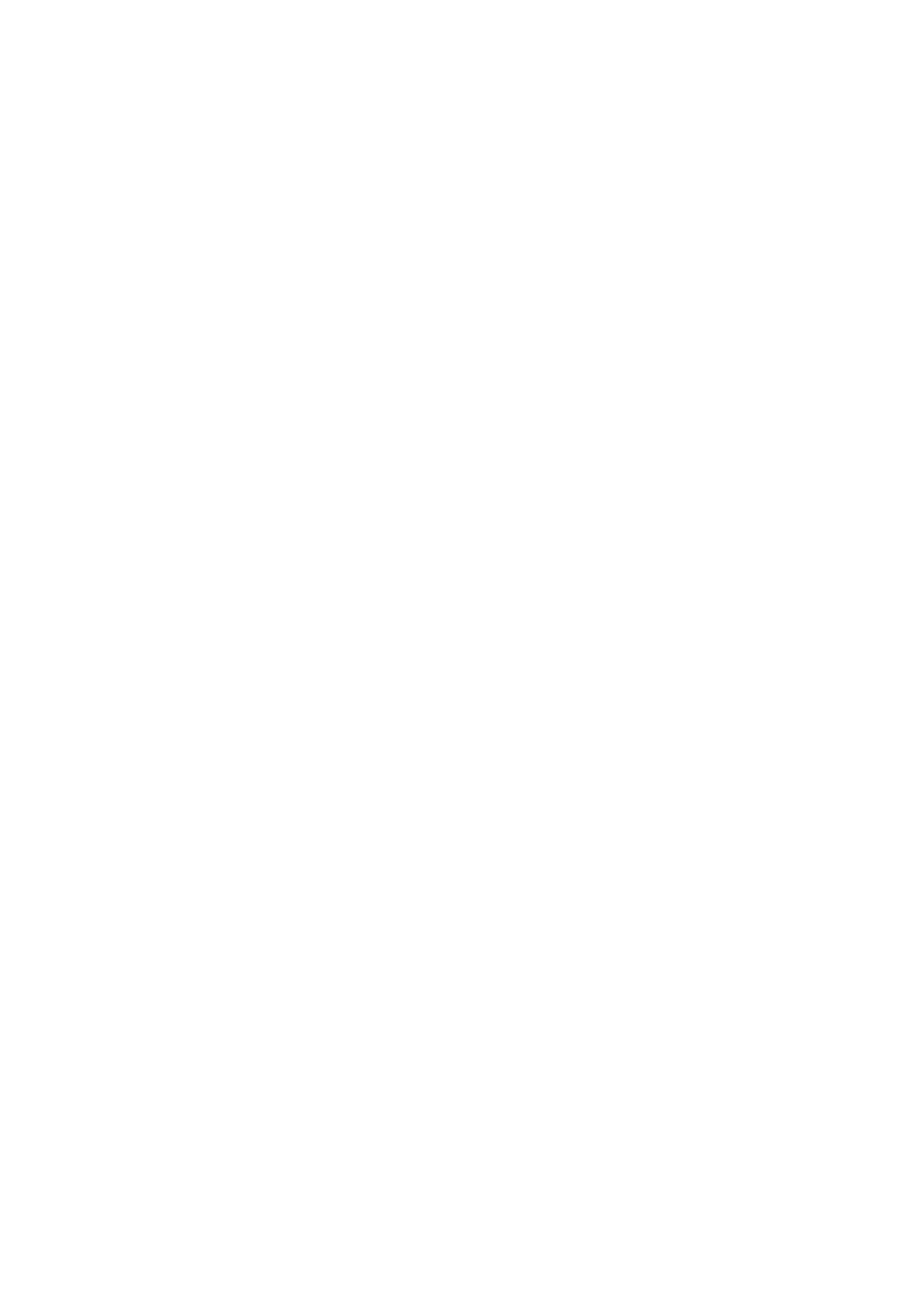

# **TRUSTS (JERSEY) LAW 1984**

**A LAW** to make provision with regard to trusts, trustees and persons interested under trusts and for connected purposes

<span id="page-6-0"></span>Commencement [\[see endnotes\]](#page-38-3)

# **PART 1**

# GENERAL

# <span id="page-6-2"></span><span id="page-6-1"></span>**1 Interpretation**

(1) In this Law, unless the context otherwise requires –

"beneficiary" means a person entitled to benefit under a trust or in whose favour a discretion to distribute property held on trust may be exercised;

"breach of trust" means a breach of any duty imposed on a trustee by this Law or by the terms of the trust;

"corporate trustee" means a trustee which is a corporation;

"corporation" means a body corporate wherever incorporated;

"court" means the Inferior Number of the Royal Court;

"enforcer" shall be construed in accordance with Article 13;

"foreign trust" means a trust whose proper law is the law of some jurisdiction other than Jersey;

"insurance" includes assurance;

"interdict" means a person, other than a minor, who under the law of Jersey or under the law of the person's domicile does not have legal capacity;

"interest of a beneficiary" means the beneficiary's interest under a trust and references to the beneficiary's interest have a corresponding meaning;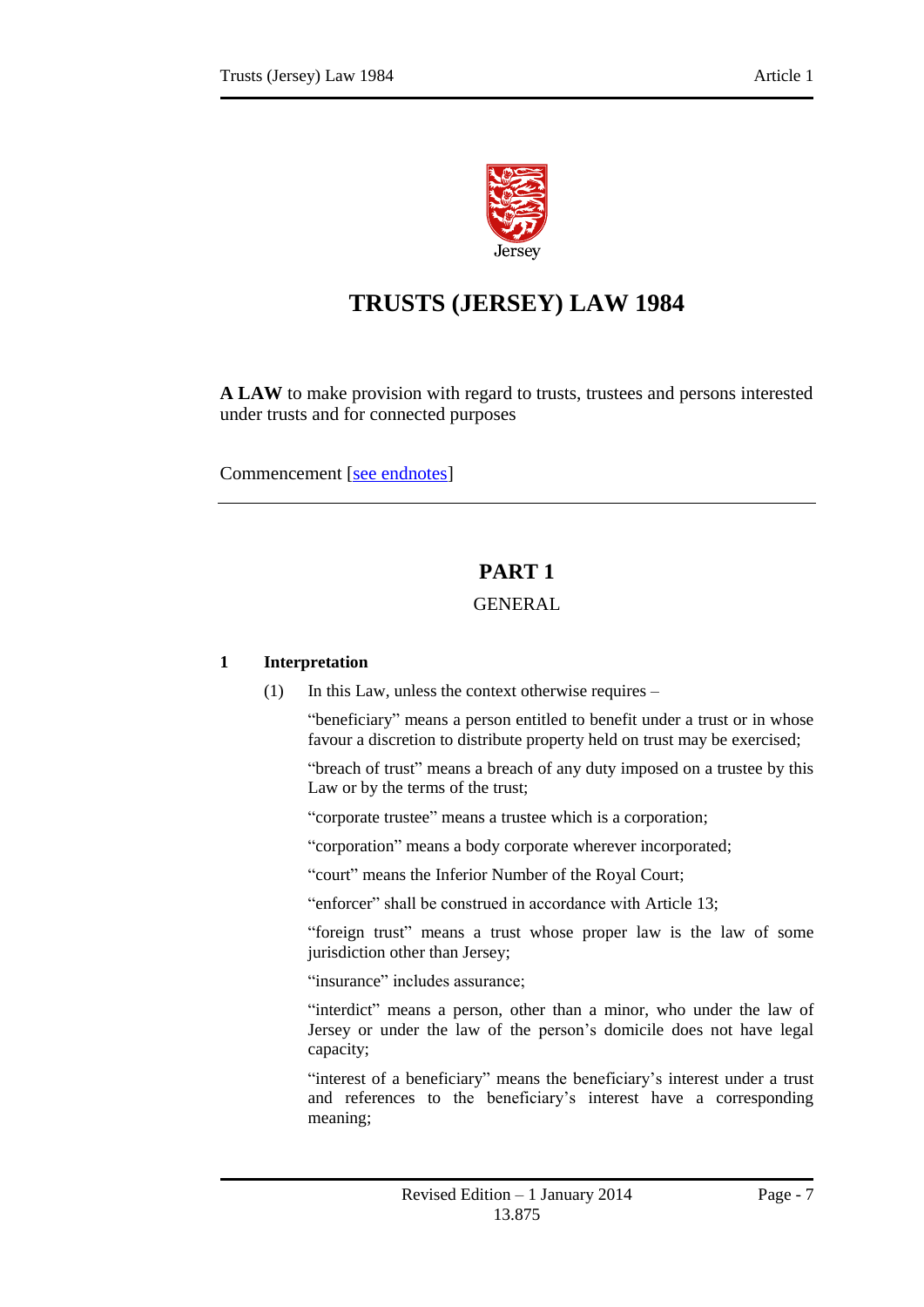"Jersey trust" means a trust whose proper law is the law of Jersey;

"minor" means a person who under the law of Jersey or under the law of the person's domicile has not reached the age of legal capacity;

"personal representative" means the executor or administrator for the time being of a deceased person and, in the context of a Jersey trust, includes the principal heir;

"professional trustee" means a trustee who is registered under Article 9 of the Financial Services (Jersey) Law 1998<sup>1</sup> , by the Jersey Financial Services Commission, to carry on trust company business within the meaning of Article 2(3) of that Law;

"property" means property of any description wherever situated, and, in relation to rights and interests includes those rights and interests whether vested, contingent, defeasible or future;

"purpose" means any purpose whatsoever, whether or not –

- (a) involving the conferral of any benefit on any person; or
- (b) consuming or capable of consuming the income or capital of the trust,

including without limitation the acquisition, holding, ownership, management or disposal of property and the exercise of functions;

"settlor" means a person who provides trust property or makes a testamentary disposition on trust or to a trust;

"terms of a trust" means the written or oral terms of a trust, and also means any other terms made applicable by the proper law;

"trust" includes –

- (a) the trust property; and
- (b) the rights, powers, duties, interests, relationships and obligations under a trust;

"trust property" means the property for the time being held in a trust;

"unit trust" means any trust established for the purpose, or having the effect, of providing, for persons having funds available for investment, facilities for the participation by them as beneficiaries under the trust, in any profits or income arising from the acquisition, holding, management or disposal of any property whatsoever.<sup>2</sup>

(2) This Law shall not be construed as a codification of laws regarding trusts, trustees and persons interested under trusts.

#### <span id="page-7-0"></span>**2 Existence of a trust**

A trust exists where a person (known as a trustee) holds or has vested in the person or is deemed to hold or have vested in the person property (of which the person is not the owner in the person's own right) –

- (a) for the benefit of any person (known as a beneficiary) whether or not yet ascertained or in existence;
- (b) for any purpose which is not for the benefit only of the trustee; or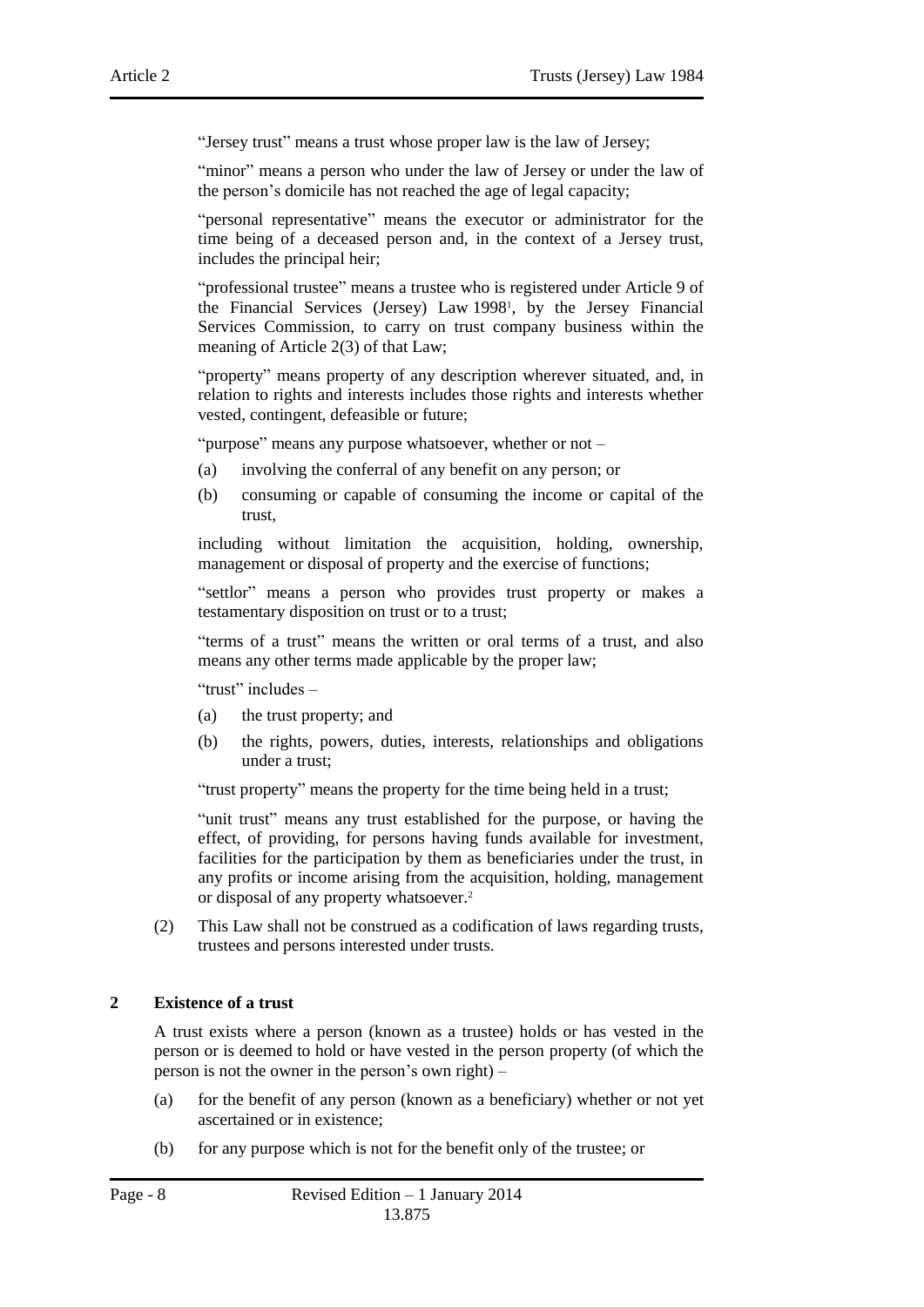(c) for such benefit as is mentioned in sub-paragraph (a) and also for any such purpose as is mentioned in sub-paragraph (b).

# <span id="page-8-0"></span>**3 Recognition of a trust by the law of Jersey**

Subject to this Law, a trust shall be recognized by the law of Jersey as valid and enforceable.

# <span id="page-8-1"></span>**4 Proper law of a trust**

- (1) Subject to Article 41, the proper law of a trust shall be the law of the jurisdiction –
	- (a) expressed by the terms of the trust as the proper law; or failing that
	- (b) to be implied from the terms of the trust; or failing either
	- (c) with which the trust at the time it was created had the closest connection. 3
- (2) The references in paragraph (1) to "failing that" or "failing either" include references to cases –
	- (a) where no law is expressed or implied under sub-paragraph (a) or (b) of that paragraph; and
	- (b) where a law is so expressed or implied, but that law does not provide for trusts or the category of trusts concerned.<sup>4</sup>
- (3) In ascertaining, for the purpose of paragraph (1)(c), the law with which a trust had the closest connection, reference shall be made in particular to –
	- (a) the place of administration of the trust designated by the settlor;
	- (b) the *situs* of the assets of the trust;
	- (c) the place of residence or business of the trustee;
	- (d) the objects of the trust and the places where they are to be fulfilled.<sup>5</sup>

# <span id="page-8-2"></span>**5 Jurisdiction of court**

The court has jurisdiction where –

- (a) the trust is a Jersey trust;
- (b) a trustee of a foreign trust is resident in Jersey;
- (c) any trust property of a foreign trust is situated in Jersey; or
- (d) administration of any trust property of a foreign trust is carried on in Jersey.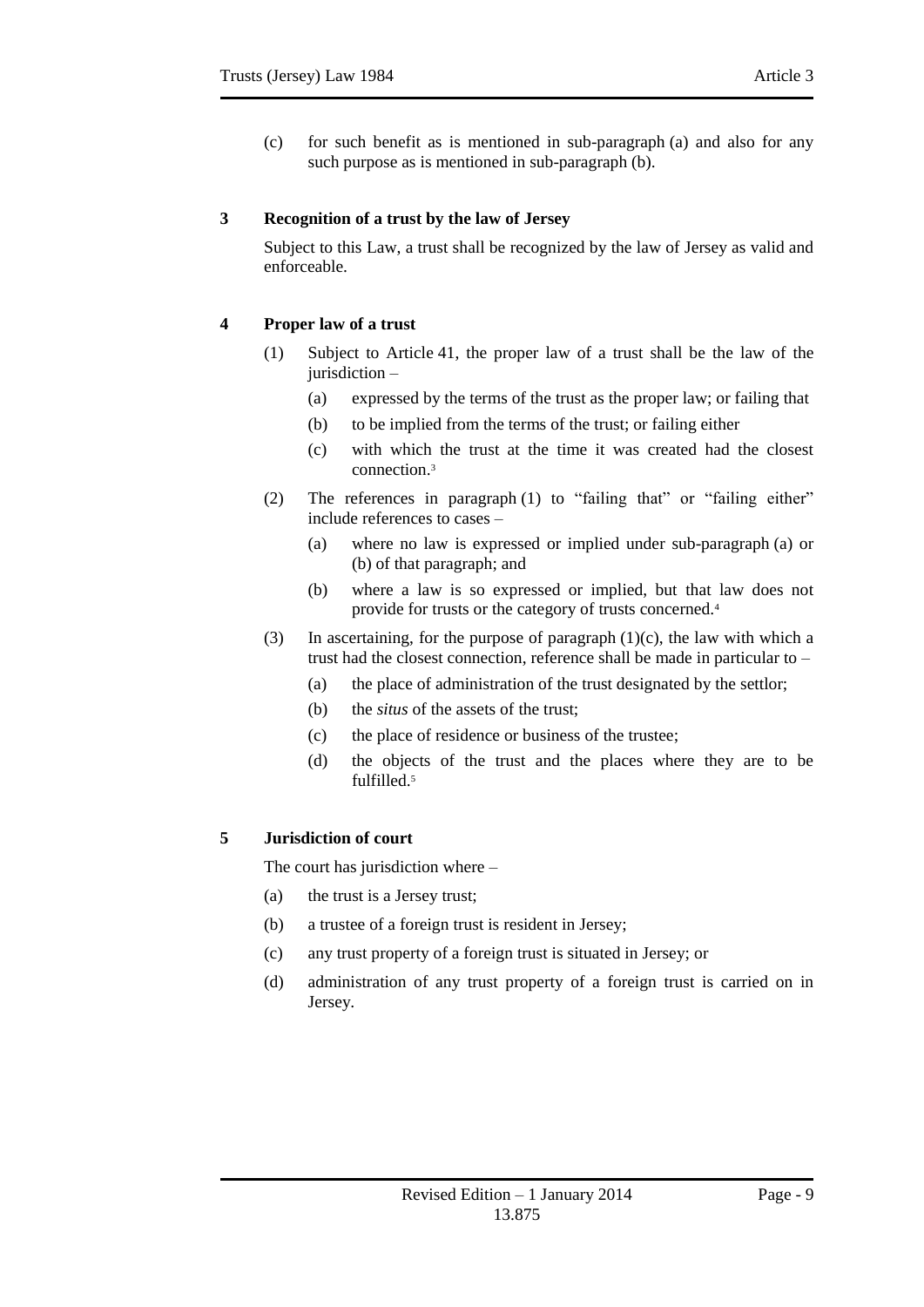# **PART 2**

### <span id="page-9-0"></span>PROVISIONS APPLICABLE ONLY TO A JERSEY TRUST

### <span id="page-9-3"></span><span id="page-9-2"></span><span id="page-9-1"></span>**6 Application of Part 2**

This Part of this Law shall apply only to a Jersey trust.

*Creation, validity and duration of Jersey trusts*

### <span id="page-9-4"></span>**7 Creation of a trust**

- (1) Subject to paragraph (3), a trust may come into existence in any manner.
- (2) Without prejudice to the generality of paragraph (1), a trust may come into existence by oral declaration, or by an instrument in writing (including a will or codicil) or arise by conduct.
- (3) A unit trust may be created only by an instrument in writing.

# <span id="page-9-5"></span>**8 Property which may be placed in a trust**

Subject to Article  $11(2)$  –

- (a) any property may be held by or vested in a trustee upon trust; and
- (b) a trustee may accept from any person property to be added to the trust property.

#### <span id="page-9-6"></span>**9 Extent of application of law of Jersey to creation, etc. of a trust<sup>6</sup>**

- (1) Subject to paragraph (3), any question concerning
	- (a) the validity or interpretation of a trust;
	- (b) the validity or effect of any transfer or other disposition of property to a trust;
	- (c) the capacity of a settlor;
	- (d) the administration of the trust, whether the administration be conducted in Jersey or elsewhere, including questions as to the powers, obligations, liabilities and rights of trustees and their appointment or removal;
	- (e) the existence and extent of powers, conferred or retained, including powers of variation or revocation of the trust and powers of appointment and the validity of any exercise of such powers;
	- (f) the exercise or purported exercise by a foreign court of any statutory or non-statutory power to vary the terms of a trust; or
	- (g) the nature and extent of any beneficial rights or interests in the property,

shall be determined in accordance with the law of Jersey and no rule of foreign law shall affect such question.7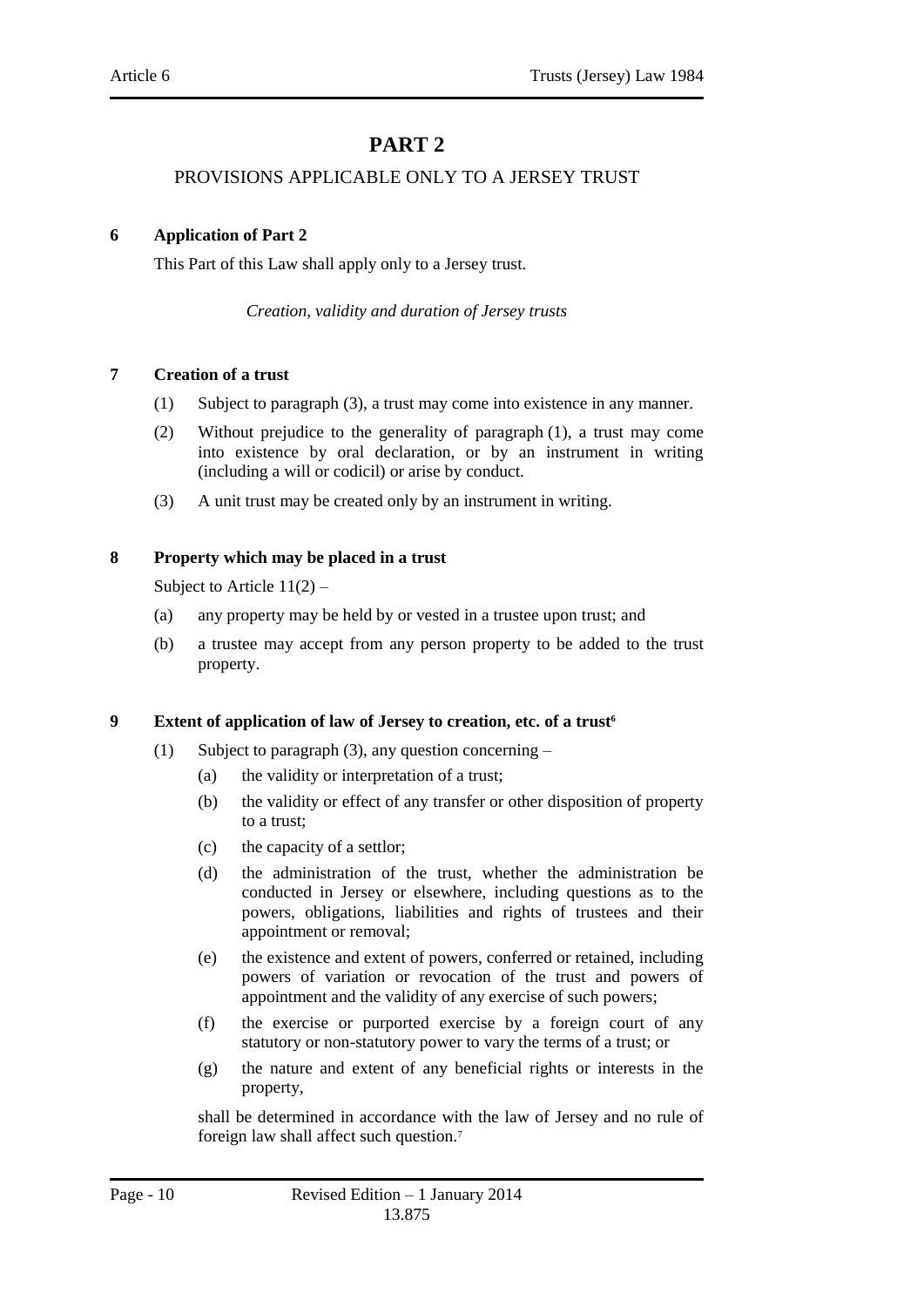- (2) Without prejudice to the generality of paragraph (1), any question mentioned in that paragraph shall be determined without consideration of whether or not –
	- (a) any foreign law prohibits or does not recognise the concept of a trust; or
	- (b) the trust or disposition avoids or defeats rights, claims, or interests conferred by any foreign law upon any person by reason of a personal relationship or by way of heirship rights, or contravenes any rule of foreign law or any foreign judicial or administrative order or action intended to recognize, protect, enforce or give effect to any such rights, claims or interests.<sup>8</sup>
- (2A) Subject to paragraph (2), paragraph  $(1)$ 
	- (a) does not validate any disposition of property which is neither owned by the settlor nor the subject of a power of disposition vested in the settlor;
	- (b) does not affect the recognition of the law of any other jurisdiction in determining whether the settlor is the owner of any property or the holder of any such power;
	- (c) is subject to any express provision to the contrary in the terms of the trust or disposition;
	- (d) does not, in determining the capacity of a corporation, affect the recognition of the law of its place of incorporation;
	- (e) does not affect the recognition of the law of any other jurisdiction prescribing the formalities for the disposition of property;
	- (f) does not validate any trust or disposition of immovable property situate in a jurisdiction other than Jersey which is invalid under the law of that jurisdiction; and
	- (g) does not validate any testamentary disposition which is invalid under the law of the testator's domicile at the time of his death.  $9$
- (3) The law of Jersey relating to *légitime* shall not apply to the determination of any question mentioned in paragraph (1) unless the settlor is domiciled in Jersey.<sup>10</sup>
- (3A) The law of Jersey relating to conflict of laws (other than this Article) shall not apply to the determination of any question mentioned in paragraph  $(1).<sup>11</sup>$
- $(4)$  No
	- (a) judgment of a foreign court; or
	- (b) decision of any other foreign tribunal (whether in an arbitration or otherwise),

with respect to a trust shall be enforceable, or given effect, to the extent that it is inconsistent with this Article, irrespective of any applicable law relating to conflict of laws.<sup>12</sup>

(5) The rule *donner et retenir ne vaut* shall not apply to any question concerning the validity, effect or administration of a trust, or a transfer or other disposition of property to a trust.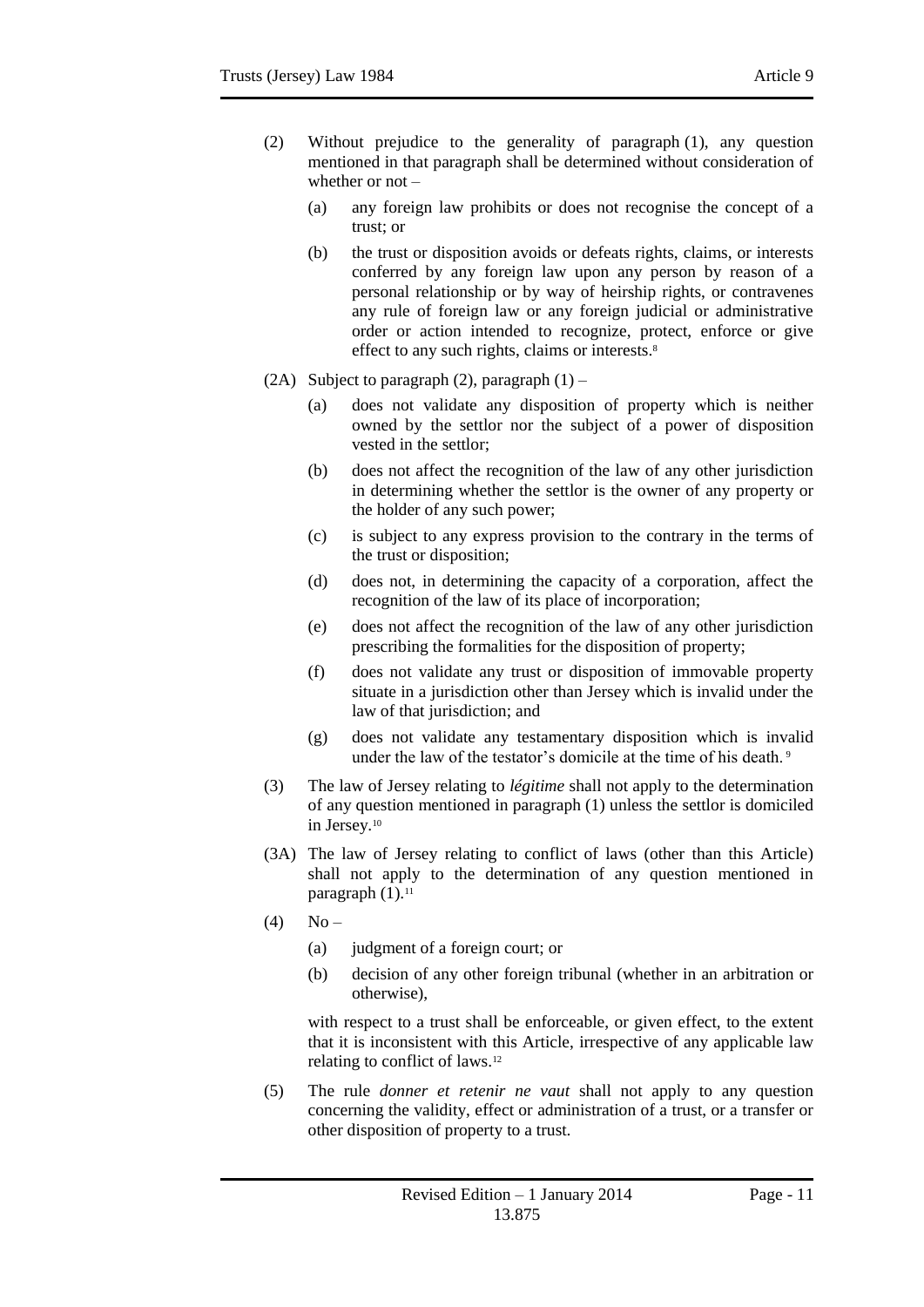(6) In this Article –

"foreign" refers to any jurisdiction other than Jersey;

"heirship rights" means rights, claims or interests in, against or to property of a person arising or accruing in consequence of his or her death, other than rights, claims or interests created by will or other voluntary disposition by such person or resulting from an express limitation in the disposition of his or her property;

"*légitime*" and "*donner et retenir ne vaut*" have the meanings assigned to them by Jersey customary law;

"personal relationship" includes the situation where there exists, or has in the past existed, any of the following relationships –

- (a) any relationship between a person and the settlor or a beneficiary, by blood, marriage, civil partnership or adoption (whether or not the marriage, civil partnership or adoption is recognised by law);
- (b) any arrangement between a person and the settlor or a beneficiary such as to give rise in any jurisdiction to any rights, obligations or responsibilities analogous to those of parent and child, husband and wife or civil partners; or
- (c) any relationship between
	- (i) a person who has a relationship mentioned in either of paragraphs (a) and (b) with the settlor or a beneficiary, and
	- (ii) a third person who does not have a relationship mentioned in either of paragraphs (a) and (b) with the settlor or a beneficiary. 13
- (7) Despite Article 59, this Article applies to trusts whenever constituted or created.

#### <span id="page-11-0"></span>**9A Powers reserved by settlor<sup>14</sup>**

- (1) The reservation or grant by a settlor of a trust of  $-$ 
	- (a) any beneficial interest in the trust property; or
	- (b) any of the powers mentioned in paragraph (2),

shall not affect the validity of the trust nor delay the trust taking effect.

- (2) The powers are
	- (a) to revoke, vary or amend the terms of a trust or any trusts or powers arising wholly or partly under it;
	- (b) to advance, appoint, pay or apply income or capital of the trust property or to give directions for the making of such advancement, appointment, payment or application;
	- (c) to act as, or give binding directions as to the appointment or removal of, a director or officer of any corporation wholly or partly owned by the trust;
	- (d) to give binding directions to the trustee in connection with the purchase, retention, sale, management, lending, pledging or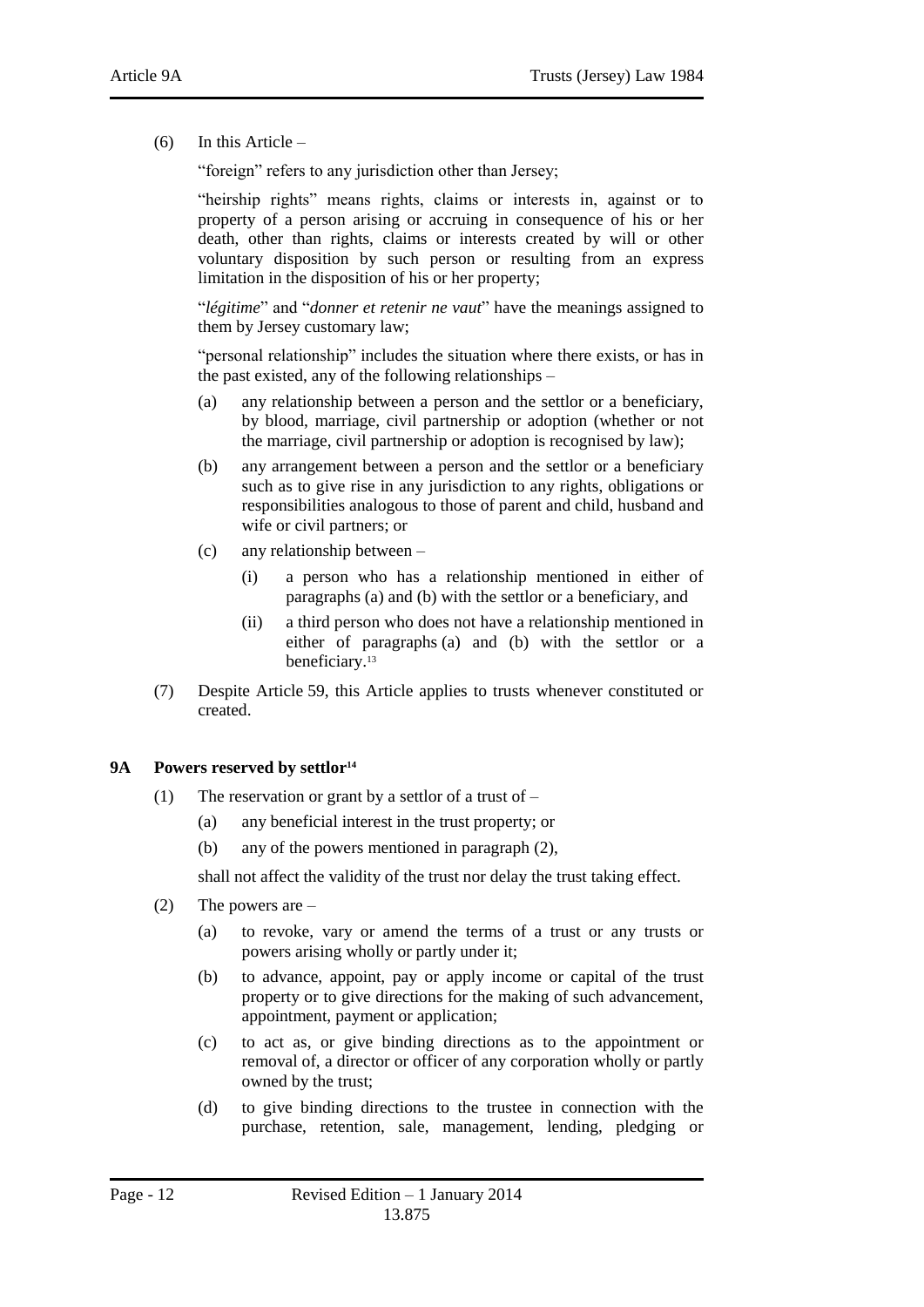charging of the trust property or the exercise of any powers or rights arising from such property;

- (e) to appoint or remove any trustee, enforcer or beneficiary, or any other person who holds a power, discretion or right in connection with the trust or in relation to trust property;
- (f) to appoint or remove an investment manager or investment adviser;
- (g) to change the proper law of the trust;
- (h) to restrict the exercise of any powers or discretions of a trustee by requiring that they shall only be exercisable with the consent of the settlor or any other person specified in the terms of the trust.<sup>15</sup>
- (3) Where a power mentioned in paragraph (2) has been reserved or granted by the settlor, a trustee who acts in accordance with the exercise of the power is not acting in breach of trust.
- (4) The States may make Regulations amending paragraph (2).

# <span id="page-12-0"></span>**10 Beneficiaries of a trust**

- (1) A beneficiary shall be  $-$ 
	- (a) identifiable by name; or
	- (b) ascertainable by reference to
		- (i) a class, or
		- (ii) a relationship to some person whether or not living at the time of the creation of the trust or at the time which under the terms of the trust is the time by reference to which members of a class are to be determined.
- (2) The terms of a trust may provide for the addition of a person as a beneficiary or the exclusion of a beneficiary from benefit.
- (3) Subject to Article 30(10), the terms of a trust may impose upon a beneficiary an obligation as a condition for benefit.<sup>16</sup>
- $(4)$  17
- $(5)$  18
- $(6)$  <sup>19</sup>
- $(7)$  20
- $(8)$  21
- $(9)$  22
- (10) The interest of a beneficiary shall constitute movable property.
- (11) Subject to the terms of the trust, a beneficiary may sell, pledge, charge, transfer or otherwise deal with his or her interest in any manner.
- (12) A settlor or a trustee of a trust may also be a beneficiary of the trust.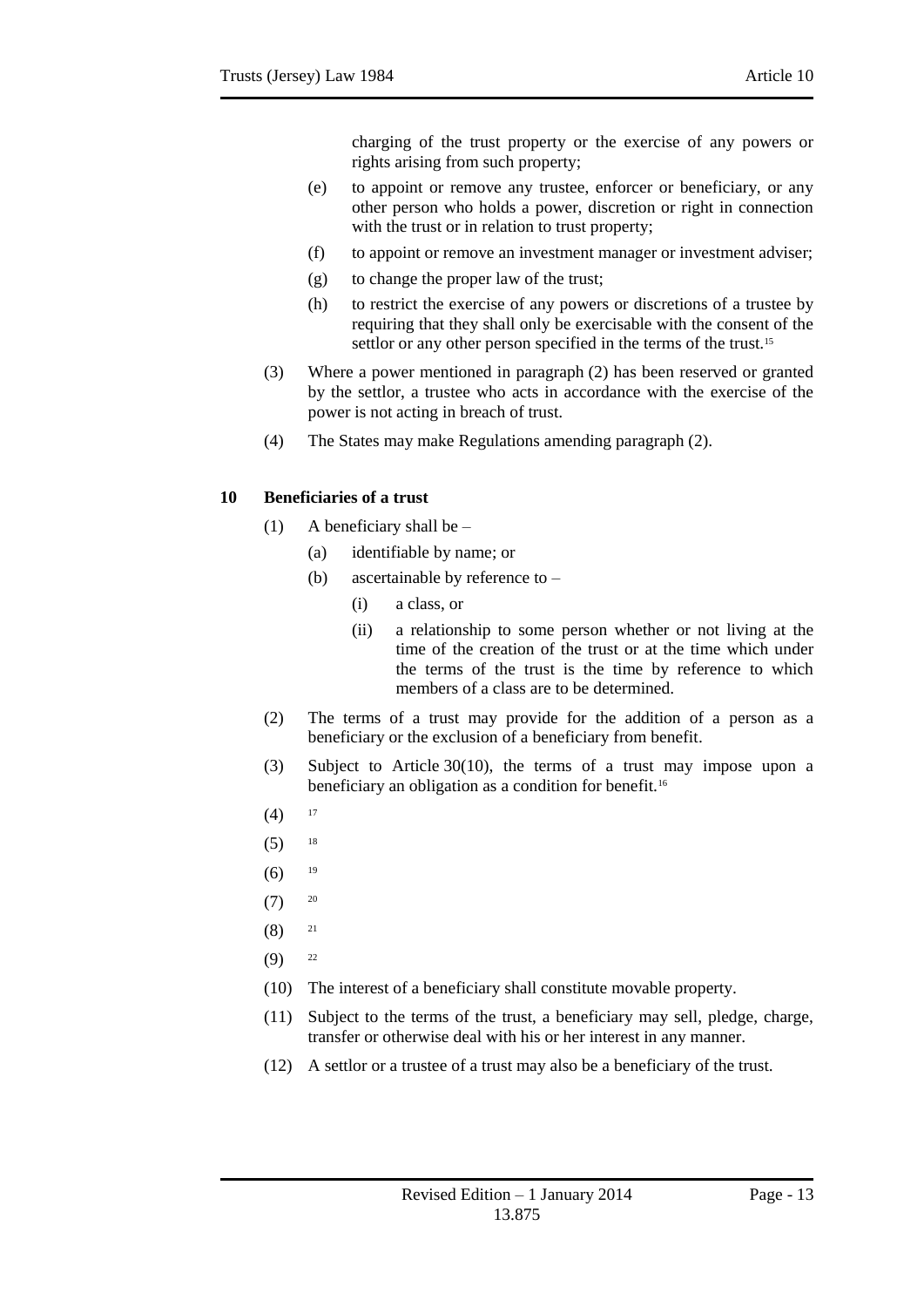#### <span id="page-13-0"></span>**10A Disclaimer of interest<sup>23</sup>**

- (1) Despite the terms of the trust, a beneficiary may disclaim, either permanently or for such period as he or she may specify, the whole or any part of his or her interest under a trust if he or she does so in writing.
- (2) Paragraph (1) applies whether or not the beneficiary has received any benefit from the interest.
- (3) Subject to the terms of the trust, if the disclaimer so provides it may be revoked in accordance with its terms.

### <span id="page-13-1"></span>**11 Validity of a Jersey trust**

- (1) Subject to paragraphs (2) and (3), a trust shall be valid and enforceable in accordance with its terms.
- (2) Subject to Article 12, a trust shall be invalid
	- (a) to the extent that  $-$ 
		- (i) it purports to do anything the doing of which is contrary to the law of Jersey,
		- (ii) it purports to confer any right or power or impose any obligation the exercise or carrying out of which is contrary to the law of Jersey,
		- (iii) it purports to apply directly to immovable property situated in Jersey, or
		- (iv) it is created for a purpose in relation to which there is no beneficiary, not being a charitable purpose;
	- (b) to the extent that the court declares that
		- (i) the trust was established by duress, fraud, mistake, undue influence or misrepresentation or in breach of fiduciary duty,
		- (ii) the trust is immoral or contrary to public policy, or
		- (iii) the terms of the trust are so uncertain that its performance is rendered impossible.<sup>24</sup>
- (3) Where a trust is created for 2 or more purposes of which some are lawful and others are unlawful –
	- (a) if those purposes cannot be separated the trust shall be invalid;
	- (b) where those purposes can be separated the court may declare that the trust is valid as to the purposes which are lawful.
- (4) Where a trust is partially invalid the court may declare what property is trust property, and what property is not trust property.
- (5) Where paragraph  $(2)(a)(iii)$  applies, any person in whom the title to such immovable property is vested shall not be, and shall not be deemed to be, a trustee of such immovable property.
- (6) Property as to which a trust is wholly or partially invalid shall, subject to paragraph (5) and subject to any order of the court, be held by the trustee in trust for the settlor absolutely or if the settlor is dead for his or her personal representative.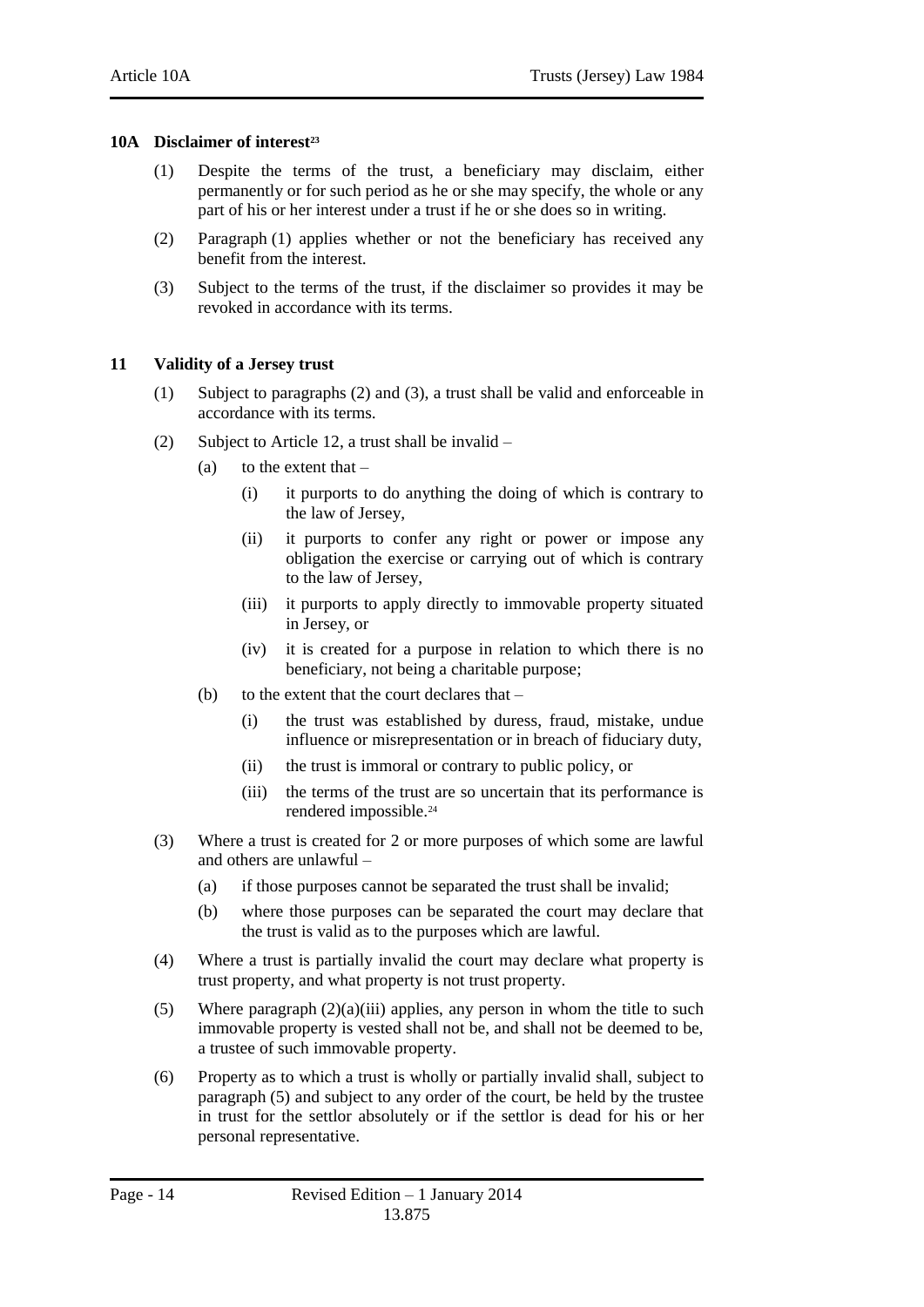- (7) In paragraph (6) "settlor" means the particular person who provided the property as to which the trust is wholly or partially invalid.
- (8) An application to the court under this Article may be made by any person referred to in Article 51(3).

# <span id="page-14-0"></span>**12 Trusts for non-charitable purposes<sup>25</sup>**

A trust shall not be invalid to any extent by reason of Article  $11(2)(a)(iv)$  if the terms of the trust provide for the appointment of an enforcer in relation to its non-charitable purposes, and for the appointment of a new enforcer at any time when there is none.

# <span id="page-14-1"></span>**13 Enforcers<sup>26</sup>**

- (1) It shall be the duty of an enforcer to enforce the trust in relation to its non-charitable purposes.
- (2) The appointment of a person as enforcer of a trust in relation to its noncharitable purposes shall not have effect if the person is also a trustee of the trust.
- (3) Article 21(4) shall apply to an enforcer as if the reference in subparagraph (b) of that paragraph to "a trustee" were a reference to "an enforcer" and the references in that sub-paragraph to the "trustee's trusteeship" and "such trusteeship" were both references to the "enforcer's appointment".

# <span id="page-14-2"></span>**14 Resignation or removal of enforcer<sup>27</sup>**

- (1) Subject to paragraph (3), an enforcer may resign his or her office by notice in writing delivered to the trustee.
- (2) A resignation takes effect on the delivery of notice in accordance with paragraph (1).
- (3) A resignation given in order to facilitate a breach of trust shall be of no effect.
- (4) An enforcer shall cease to be enforcer of the trust in relation to its noncharitable purposes immediately upon –
	- (a) the enforcer's removal from office by the court;
	- (b) the enforcer's resignation becoming effective;
	- (c) the coming into effect of a provision in the terms of a trust under which the enforcer is removed from office or otherwise ceases to hold office; or
	- (d) the enforcer's appointment as a trustee of the trust.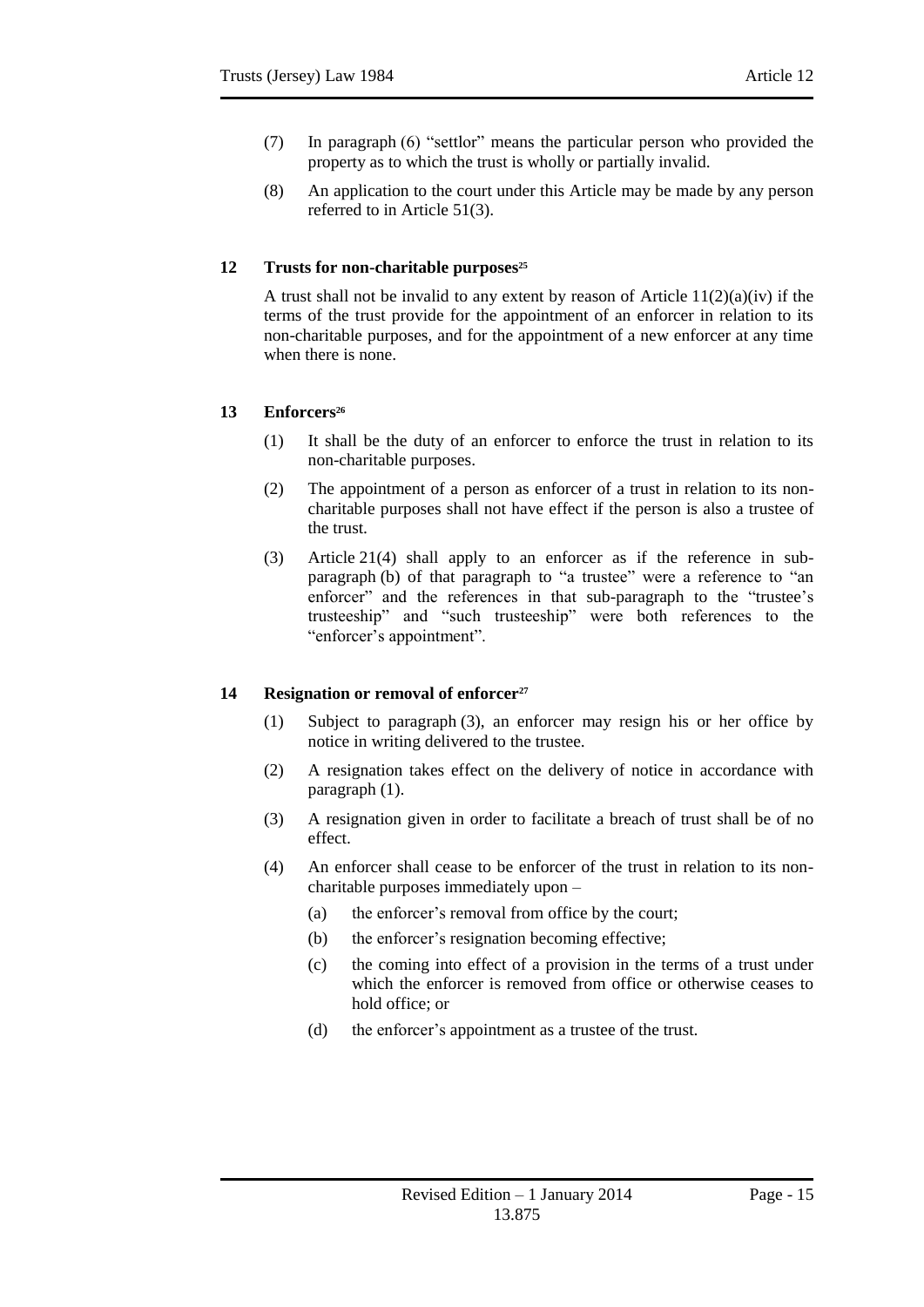#### <span id="page-15-0"></span>**15 Duration of a Jersey trust<sup>28</sup>**

- (1) Unless its terms provide otherwise, a trust may continue in existence for an unlimited period.
- (2) No rule against perpetuities or excessive accumulations shall apply to a trust or to any advancement, appointment, payment or application of assets from a trust.
- <span id="page-15-1"></span>(3) Except where the terms of a trust provide to the contrary, any advancement, appointment, payment or application of assets from that trust to another trust shall be valid even if that other trust may continue after the date by which the first trust must terminate.

*Appointment, retirement and discharge of trustees*

#### <span id="page-15-2"></span>**16 Number of trustees<sup>29</sup>**

- (1) Subject to the terms of the trust, a trust must have at least one trustee.
- (2) A trust shall not fail on grounds of having fewer trustees than required by this Law or the terms of the trust.
- (3) If the number of trustees falls below the minimum number required by paragraph (1) or, if greater, by the terms of the trust, the required number of new trustees must be appointed as soon as practicable.
- (4) While there are fewer trustees than are required by the terms of the trust, the existing trustees may only act for the purpose of preserving the trust property.

#### <span id="page-15-3"></span>**17 Appointment out of court of new or additional trustee**

- (1) Paragraph (1A) applies if
	- (a) the terms of a trust do not provide for the appointment of a new or additional trustee;
	- (b) any such terms providing for any such appointment have lapsed or failed; or
	- (c) the person who has the power to make any such appointment is not capable of exercising the power,

and there is no other power to make the appointment.<sup>30</sup>

- (1A) A new or additional trustee may be appointed by  $-$ 
	- (a) the trustees for the time being;
	- (b) the last remaining trustee; or
	- (c) the personal representative or liquidator of the last remaining trustee.<sup>31</sup>
- (2) Subject to the terms of the trust, a trustee appointed under this Article shall have the same powers, discretions and duties and may act as if the trustee had been originally appointed a trustee.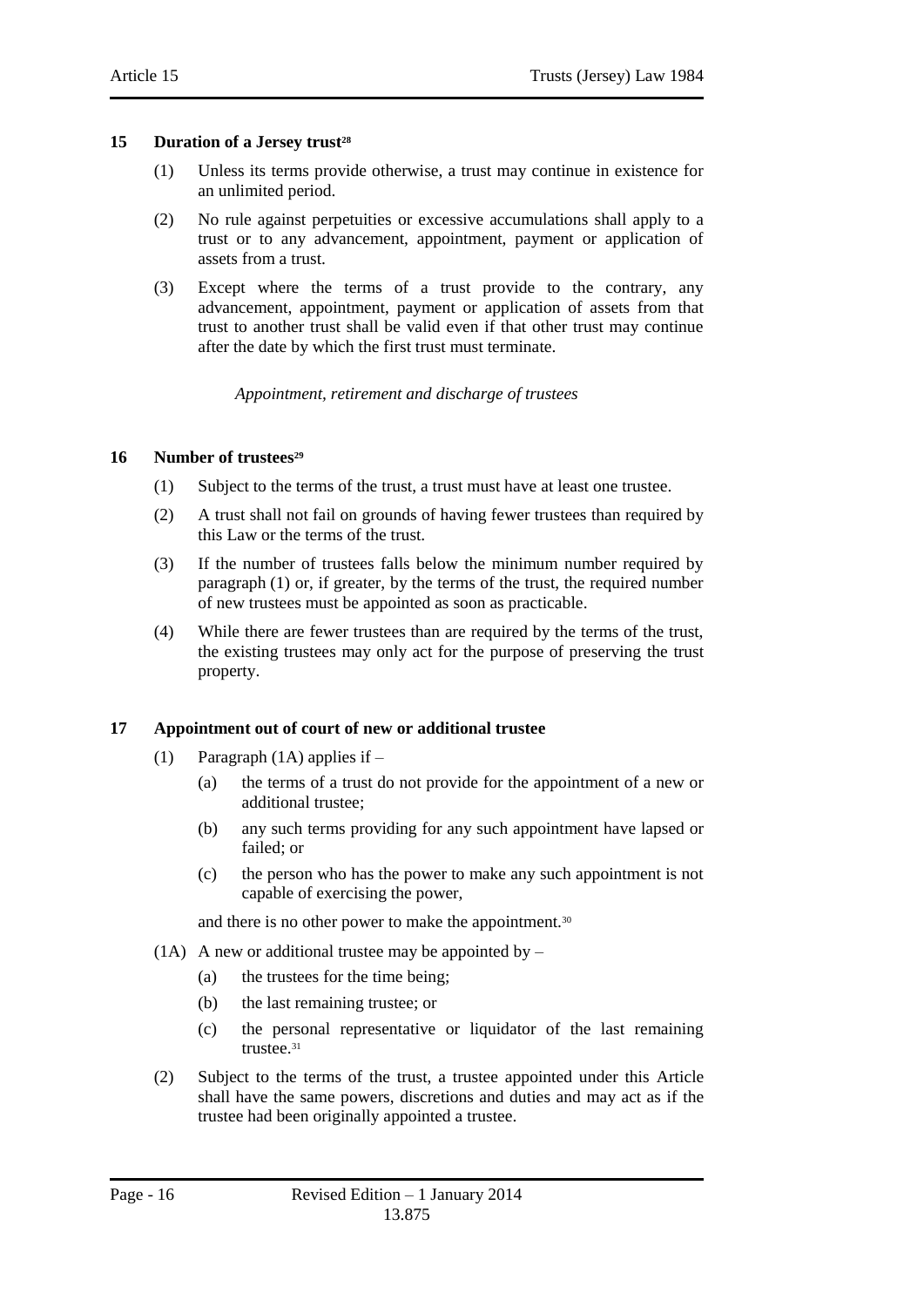- (3) A trustee having power to appoint a new trustee who fails to exercise such power may be removed from office by the court.
- (4) On the appointment of a new or additional trustee anything requisite for vesting the trust property in the trustees for the time being of the trust shall be done.

## <span id="page-16-0"></span>**18 Prohibition of renunciation after acceptance**

- (1) No person shall be obliged to accept appointment as a trustee, but a person who knowingly does any act or thing in relation to the trust property consistent with the status of a trustee of that property shall be deemed to have accepted appointment as a trustee.
- (2) A person who has not accepted and is not deemed to have accepted appointment as a trustee may disclaim such appointment within a reasonable period of time after becoming aware of it by notice in writing to the settlor or to the trustees.
- (3) If the settlor is dead or cannot be found and there are no other trustees a person to whom paragraph (2) applies may apply to the court for relief from the person's appointment and the court may make such order as it thinks fit.

### <span id="page-16-1"></span>**19 Resignation or removal of trustee**

- (1) Subject to paragraph (3), a trustee, not being a sole trustee, may resign his or her office by notice in writing delivered to his or her co-trustees.
- (2) A resignation takes effect on the delivery of notice in accordance with paragraph (1).
- (3) If two or more trustees purport to resign simultaneously, the effect of which would mean that there would be no trustee, the resignations shall have no effect.<sup>32</sup>
- (4) A trustee shall cease to be a trustee of the trust immediately upon
	- (a) the trustee's removal from office by the court; or
	- (b) the trustee's resignation becoming effective; or
	- (c) the coming into effect of a provision in the terms of a trust under which the trustee is removed from office or otherwise ceases to hold office.
- (5) A person who ceases to be a trustee under this Article shall concur in executing all documents necessary for the vesting of the trust property in the new or continuing trustees.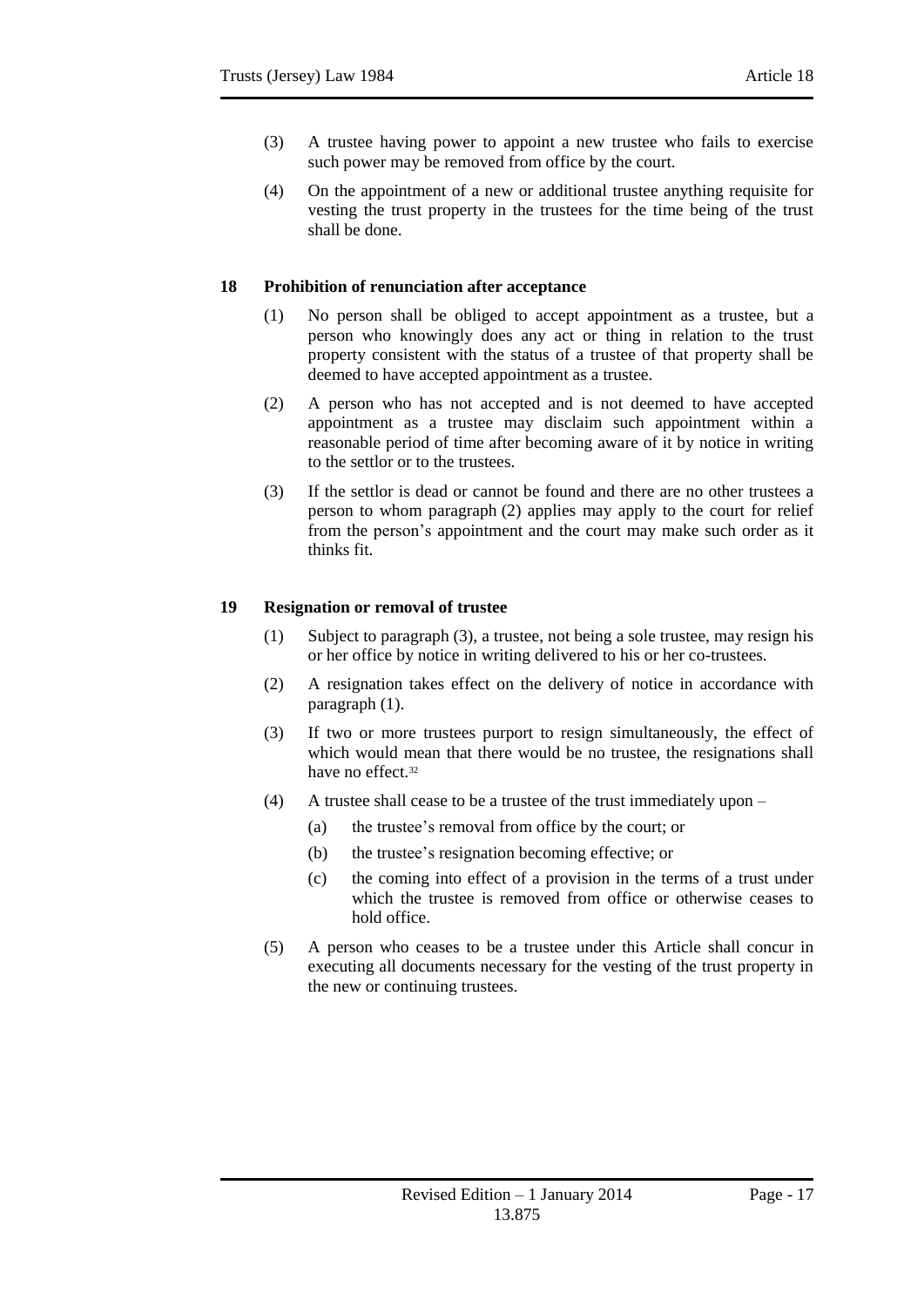### <span id="page-17-1"></span><span id="page-17-0"></span>**20 <sup>33</sup>**

# *Duties of trustees*

# <span id="page-17-2"></span>**21 Duties of trustee**

- (1) A trustee shall in the execution of his or her duties and in the exercise of his or her powers and discretions –
	- $(a)$  act
		- (i) with due diligence,
		- (ii) as would a prudent person,
		- (iii) to the best of the trustee's ability and skill; and
	- (b) observe the utmost good faith.
- (2) Subject to this Law, a trustee shall carry out and administer the trust in accordance with its terms.
- (3) Subject to the terms of the trust, a trustee shall
	- (a) so far as is reasonable preserve the value of the trust property;
	- (b) so far as is reasonable enhance the value of the trust property.<sup>34</sup>
- $(4)$  Except
	- (a) with the approval of the court; or
	- (b) as permitted by this Law or expressly provided by the terms of the trust,

a trustee shall not –

- (i) directly or indirectly profit from the trustee's trusteeship;
- (ii) cause or permit any other person to profit directly or indirectly from such trusteeship; or
- (iii) on the trustee's own account enter into any transaction with the trustees or relating to the trust property which may result in such profit.
- (5) A trustee shall keep accurate accounts and records of the trustee's trusteeship.
- (6) A trustee shall keep trust property separate from his or her personal property and separately identifiable from any other property of which he or she is a trustee.
- (7) A trustee of a trust for non-charitable purposes shall, at any time when there is no enforcer in relation to them, take such steps as may be necessary to secure the appointment of a new enforcer.<sup>35</sup>
- (8) Where the trustee of a trust for non-charitable purposes has reason to believe that the enforcer in relation to them is unwilling or refuses to act, or is unfit to act or incapable of acting, the trustee shall apply to the court for the removal of the enforcer and the appointment of a replacement.<sup>36</sup>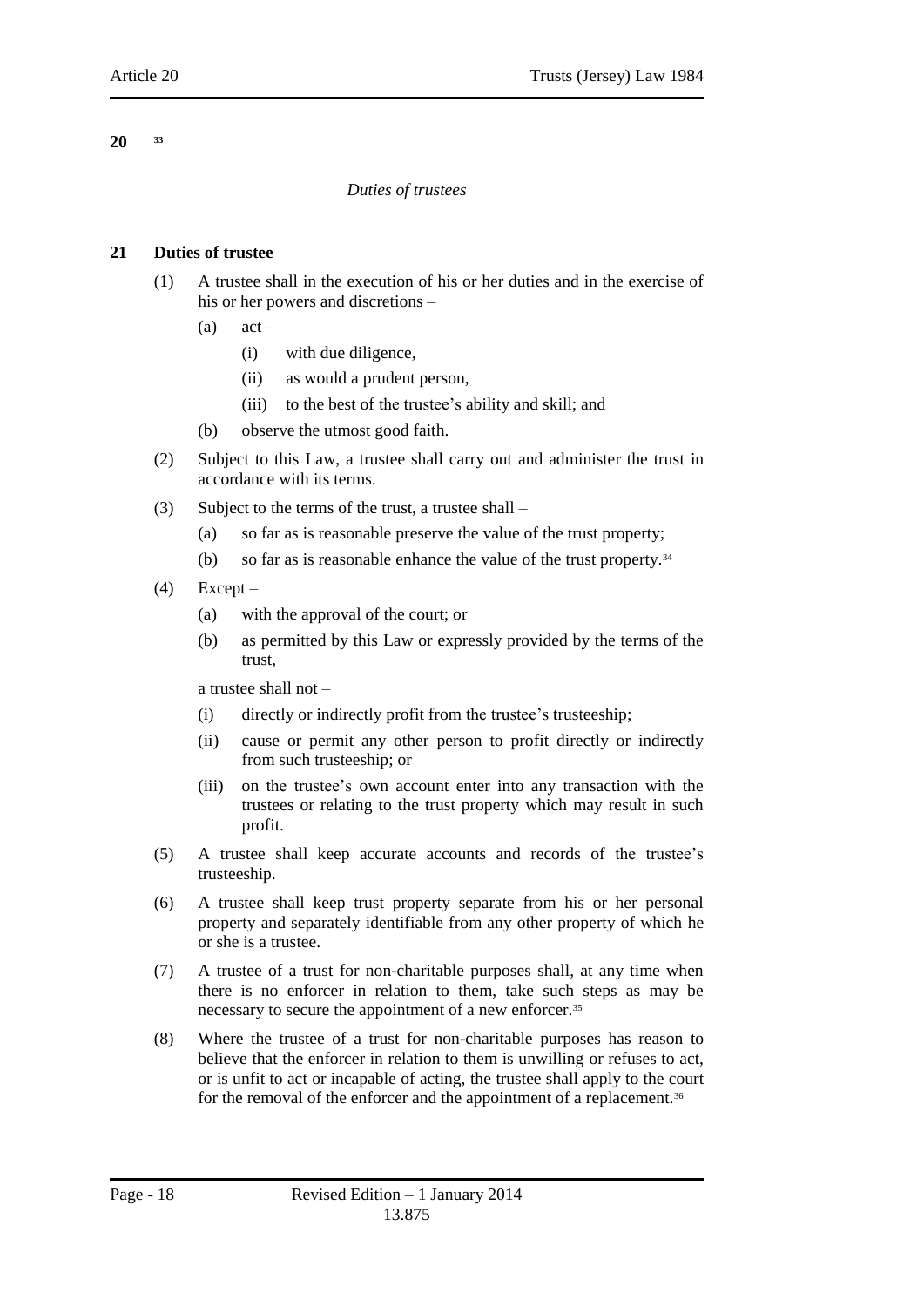# <span id="page-18-0"></span>**22 Duty of co-trustees to act together**

- (1) Subject to the terms of the trust, where there is more than one trustee all the trustees shall join in performing the trust.
- (2) Subject to paragraph (3), where there is more than one trustee no power or discretion given to the trustees shall be exercised unless all the trustees agree on its exercise.
- (3) The terms of a trust may empower trustees to act by a majority but a trustee who dissents from a decision of the majority of the trustees may require the trustee's dissent to be recorded in writing.

# <span id="page-18-1"></span>**23 Impartiality of trustee**

Subject to the terms of the trust, where there is more than one beneficiary, or more than one purpose, or at least one beneficiary and at least one purpose, a trustee shall be impartial and shall not execute the trust for the advantage of one at the expense of another.<sup>37</sup>

# *General powers of trustees*

# <span id="page-18-3"></span><span id="page-18-2"></span>**24 Powers of trustee**

- (1) Subject to the terms of the trust and subject to the trustee's duties under this Law, a trustee shall in relation to the trust property have all the same powers as a natural person acting as the beneficial owner of such property.
- (2) A trustee shall exercise the trustee's powers only in the interests of the beneficiaries and in accordance with the terms of the trust.
- (3) The terms of a trust may require a trustee to obtain the consent of some other person before exercising a power or a discretion.
- (4) A person who consents as provided in paragraph (3) shall not by virtue of so doing be deemed to be a trustee.

# <span id="page-18-4"></span>**25 Delegation by trustee**

- (1) Subject to the terms of the trust, a trustee may delegate the execution or exercise of any of his or her trusts or powers (both administrative and dispositive) and any delegate may further so delegate any such trusts or powers.<sup>38</sup>
- (2) Except where the terms of the trust specifically provide to the contrary, a trustee –
	- (a) may delegate management of trust property to and employ investment managers whom the trustee reasonably considers competent and qualified to manage the investment of trust property; and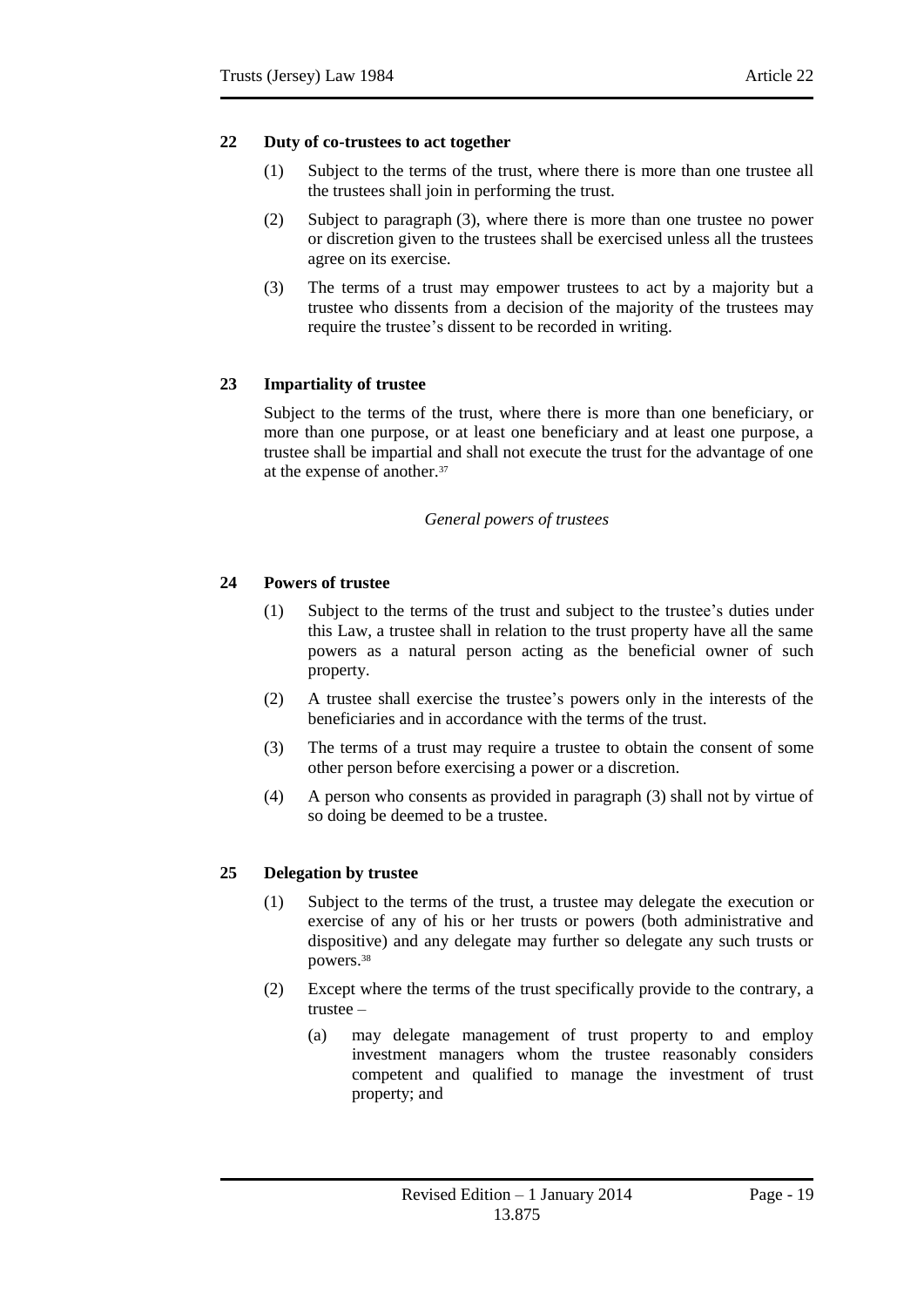- (b) may employ accountants, advocates, attorneys, bankers, brokers, custodians, investment advisers, nominees, property agents, solicitors and other professional agents or persons to act in relation to any of the affairs of the trust or to hold any of the trust property.
- (3) A trustee shall not be liable for any loss to the trust arising from a delegation or appointment under this Article who, in good faith and without neglect, makes such delegation or appointment or permits the continuation thereof. 39
- (4) A trustee may authorize a person referred to in paragraph (2) to retain any commission or other payment usually payable in relation to any transaction.

### <span id="page-19-0"></span>**26 Remuneration and expenses of trustee**

- (1) Unless authorized by
	- (a) the terms of the trust;
	- (b) the consent in writing of all of the beneficiaries; or
	- (c) any order of the court,

a trustee shall not be entitled to remuneration for his or her services.

- (1A) Despite paragraph (1), where the terms of a trust are silent as to his or her remuneration, a professional trustee shall be entitled to reasonable remuneration for services that the professional trustee provides after this paragraph comes into force.<sup>40</sup>
- (2) A trustee may reimburse himself or herself out of the trust for or pay out of the trust all expenses and liabilities reasonably incurred in connection with the trust.<sup>41</sup>

#### <span id="page-19-1"></span>**27 Power to appropriate**

Subject to the terms of the trust, a trustee may, without the consent of any beneficiary, appropriate trust property in or towards satisfaction of the interest of a beneficiary in such manner and in accordance with such valuation as the trustee thinks fit.

# <span id="page-19-2"></span>**28 Corporate trustee acting by resolution**

A corporate trustee may –

- (a) act in connection with a trust by a resolution of such corporate trustee or of its board of directors or other governing body; or
- (b) by such a resolution appoint one or more of its officers or employees to act on its behalf in connection with the trust.

#### <span id="page-19-3"></span>**29 Trustee may refuse to make disclosure**

Subject to the terms of the trust and subject to any order of the court, a trustee shall not be required to disclose to any person, any document which –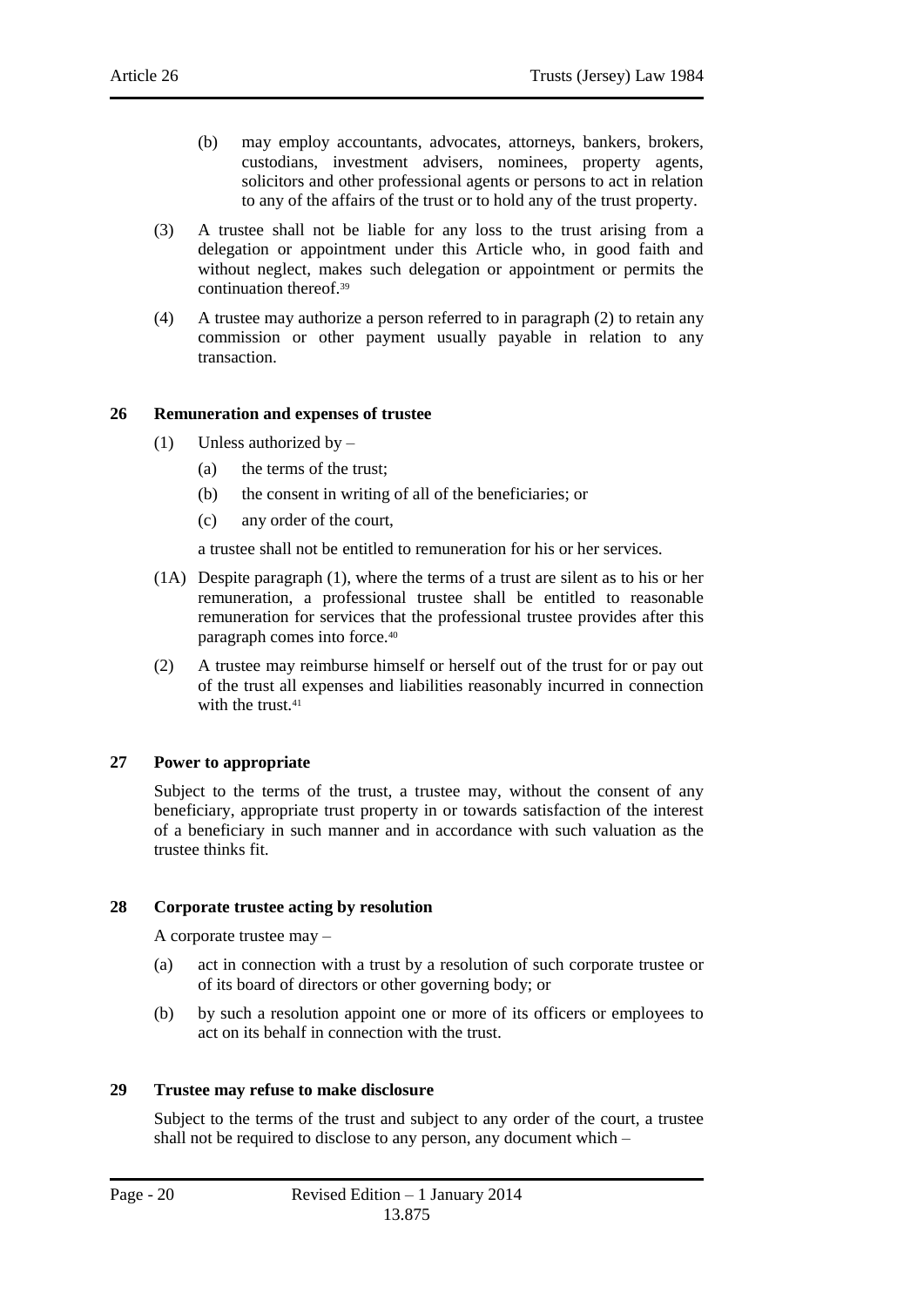- (a) discloses the trustee's deliberations as to the manner in which the trustee has exercised a power or discretion or performed a duty conferred or imposed upon him or her;
- (b) discloses the reason for any particular exercise of such power or discretion or performance of duty or the material upon which such reason shall or might have been based;
- (c) relates to the exercise or proposed exercise of such power or discretion or the performance or proposed performance of such duty; or
- (d) relates to or forms part of the accounts of the trust,

<span id="page-20-0"></span>unless, in a case to which sub-paragraph (d) applies, that person is a beneficiary under the trust not being a charity, or a charity which is referred to by name in the terms of the trust as a beneficiary under the trust or the enforcer in relation to any non-charitable purposes of the trust.<sup>42</sup>

#### *Liability for breach of trust*

# <span id="page-20-1"></span>**30 Liability for breach of trust**

- (1) Subject to this Law and to the terms of the trust, a trustee shall be liable for a breach of trust committed by the trustee or in which the trustee has concurred.<sup>43</sup>
- (2) A trustee who is liable for a breach of trust shall be liable for
	- (a) the loss or depreciation in value of the trust property resulting from such breach; and
	- (b) the profit, if any, which would have accrued to the trust property if there had been no such breach.<sup>44</sup>
- (3) Where there are 2 or more breaches of trust, a trustee shall not set off a gain from one breach of trust against a loss resulting from another breach of trust.
- (3A) A trustee who resigns in order to facilitate a breach of trust shall be liable for that breach as if he or she had not resigned.<sup>45</sup>
- (4) A trustee shall not be liable for a breach of trust committed prior to the trustee's appointment, if such breach of trust was committed by some other person.
- (5) A trustee shall not be liable for a breach of trust committed by a cotrustee unless –
	- (a) the trustee becomes aware or ought to have become aware of the commission of such breach or of the intention of his or her cotrustee to commit a breach of trust; and
	- (b) the trustee actively conceals such breach or such intention or fails within a reasonable time to take proper steps to protect or restore the trust property or prevent such breach.
- (6) A beneficiary may
	- (a) relieve a trustee of liability to the beneficiary for a breach of trust;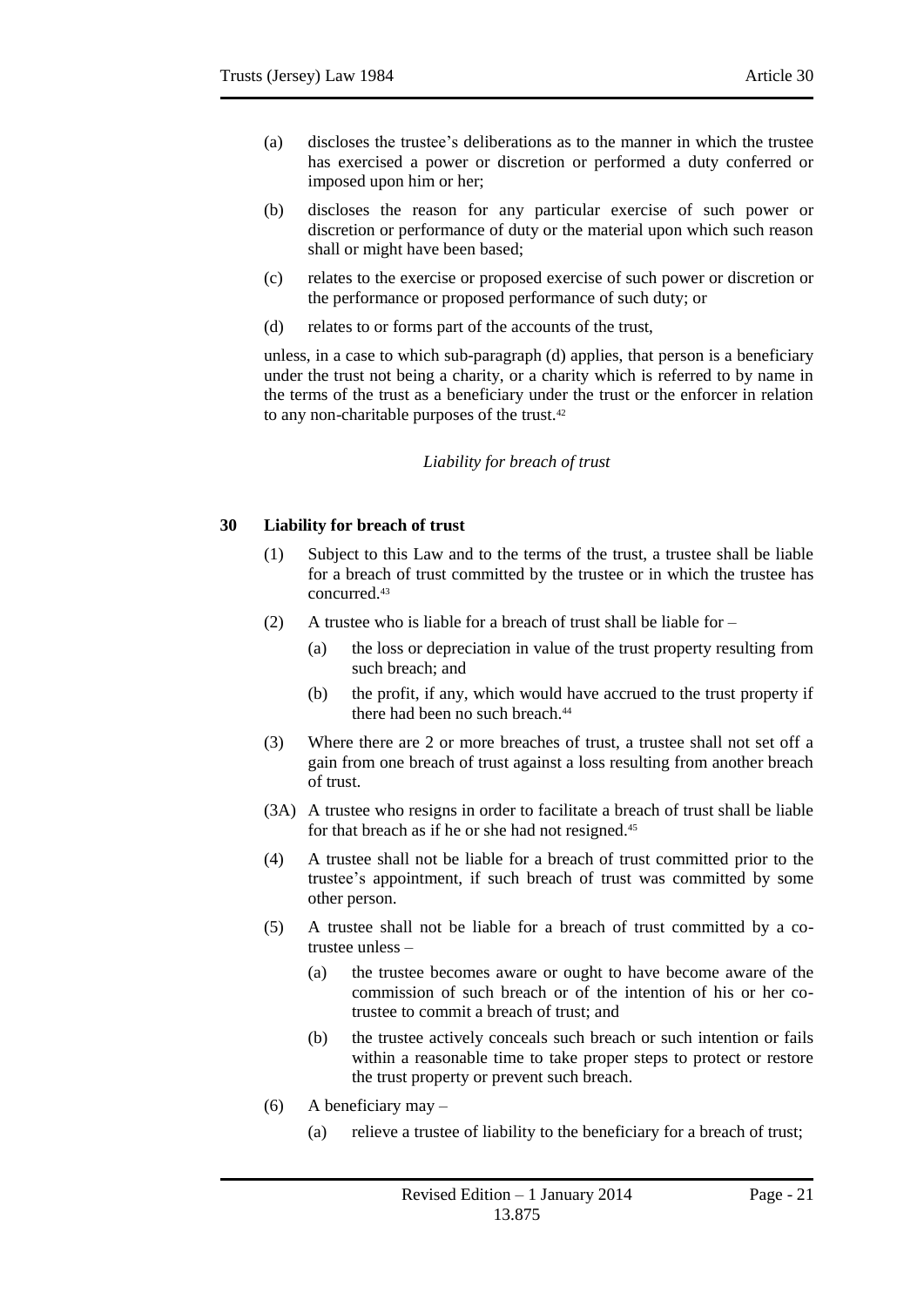- (b) indemnify a trustee against liability for a breach of trust.
- (7) Paragraph (6) shall not apply unless the beneficiary
	- (a) has legal capacity;
	- (b) has full knowledge of all material facts; and
	- (c) is not improperly induced by the trustee to take action under paragraph (6).
- (8) Where 2 or more trustees are liable in respect of a breach of trust, they shall be liable jointly and severally.
- (9) A trustee who becomes aware of a breach of trust to which paragraph (4) relates shall take all reasonable steps to have such breach remedied.
- (10) Nothing in the terms of a trust shall relieve, release or exonerate a trustee from liability for breach of trust arising from the trustee's own fraud, wilful misconduct or gross negligence.<sup>46</sup>
- (11) This Article is in addition to Article 56.

### <span id="page-21-0"></span>**31 Trustee acting in respect of more than one trust**

- (1) A trustee acting for the purposes of more than one trust shall not, in the absence of fraud, be affected by notice of any instrument, matter, fact or thing in relation to any particular trust if the trustee has obtained notice of it by reason of the trustee's acting or having acted for the purposes of another trust.
- (2) A trustee of a trust shall disclose to his or her co-trustee any interest which he or she has as trustee of another trust, if any transaction in relation to the first mentioned trust is to be entered into with the trustee of such other trust.
- (3) Subject to this Law (including in particular Articles 21 and 23), but despite any other enactment or rule of law to the contrary, a person may in the capacity of a trustee of one trust enter into a contract or other arrangement with himself or herself in the person's capacity as a trustee of one or more other trusts.<sup>47</sup>

# <span id="page-21-1"></span>**32 Trustee's liability to third parties<sup>48</sup>**

- (1) Where a trustee is a party to any transaction or matter affecting the trust
	- (a) if the other party knows that the trustee is acting as trustee, any claim by the other party shall be against the trustee as trustee and shall extend only to the trust property;
	- (b) if the other party does not know that the trustee is acting as trustee, any claim by the other party may be made against the trustee personally (though, without prejudice to his or her personal liability, the trustee shall have a right of recourse to the trust property by way of indemnity).
- (2) Paragraph (1) shall not affect any liability the trustee may have for breach of trust.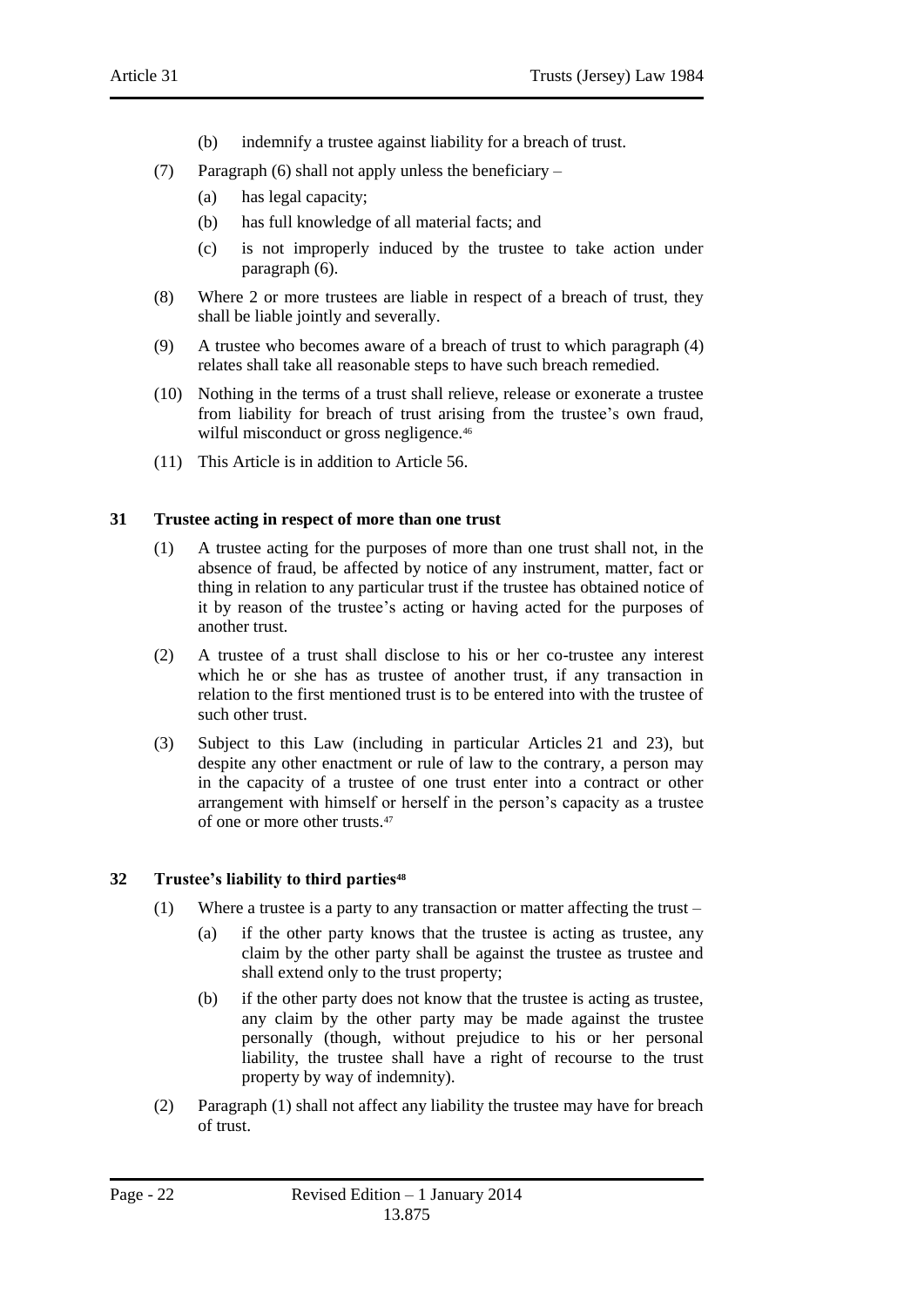# <span id="page-22-0"></span>**33 Constructive trustee**

- (1) Subject to paragraph (2), where a person (in this Article referred to as a constructive trustee) makes or receives any profit, gain or advantage from a breach of trust the person shall be deemed to be a trustee of that profit, gain, or advantage.
- (2) Paragraph (1) shall not apply to a *bona fide* purchaser of property for value and without notice of a breach of trust.
- (3) A person who is or becomes a constructive trustee shall deliver up the property of which the person is a constructive trustee to the person properly entitled to it.
- (4) This Article shall not be construed as excluding any other circumstances under which a person may be or become a constructive trustee.

# <span id="page-22-1"></span>**34 Position of outgoing trustee<sup>49</sup>**

- (1) Subject to paragraph (2), when a trustee resigns, retires or is removed, he or she shall duly surrender trust property in his or her possession or under his or her control.<sup>50</sup>
- (2) A trustee who resigns, retires or is removed may require to be provided with reasonable security for liabilities whether existing, future, contingent or otherwise before surrendering trust property.<sup>51</sup>
- (2A) If the provision for security to which paragraph (2) refers is extended or renewed by a contract, or other arrangement, to which the trustee who resigns, retires or is removed is not party, and –
	- (a) the contract or other arrangement expressly provides that the trustee may in his or her own right enforce a term of the contract or other arrangement; or
	- (b) a term of the contract or other arrangement purports to confer a benefit on the trustee,

and in either case the contract or other arrangement expressly identifies the trustee, the trustee may enforce that term in his or her own right.<sup>52</sup>

- (3) A trustee who resigns, retires or is removed and has complied with paragraph (1) shall be released from liability to any beneficiary, trustee or person interested under the trust for any act or omission in relation to the trust property or the trustee's duty as a trustee except liability –
	- (a) arising from any breach of trust to which such trustee (or in the case of a corporate trustee any of its officers or employees) was a party or to which the trustee was privy;
	- (b) in respect of actions to recover from such trustee (or in the case of a corporate trustee any of its officers or employees) trust property or the proceeds of trust property in the possession of such trustee, officers or employees. 53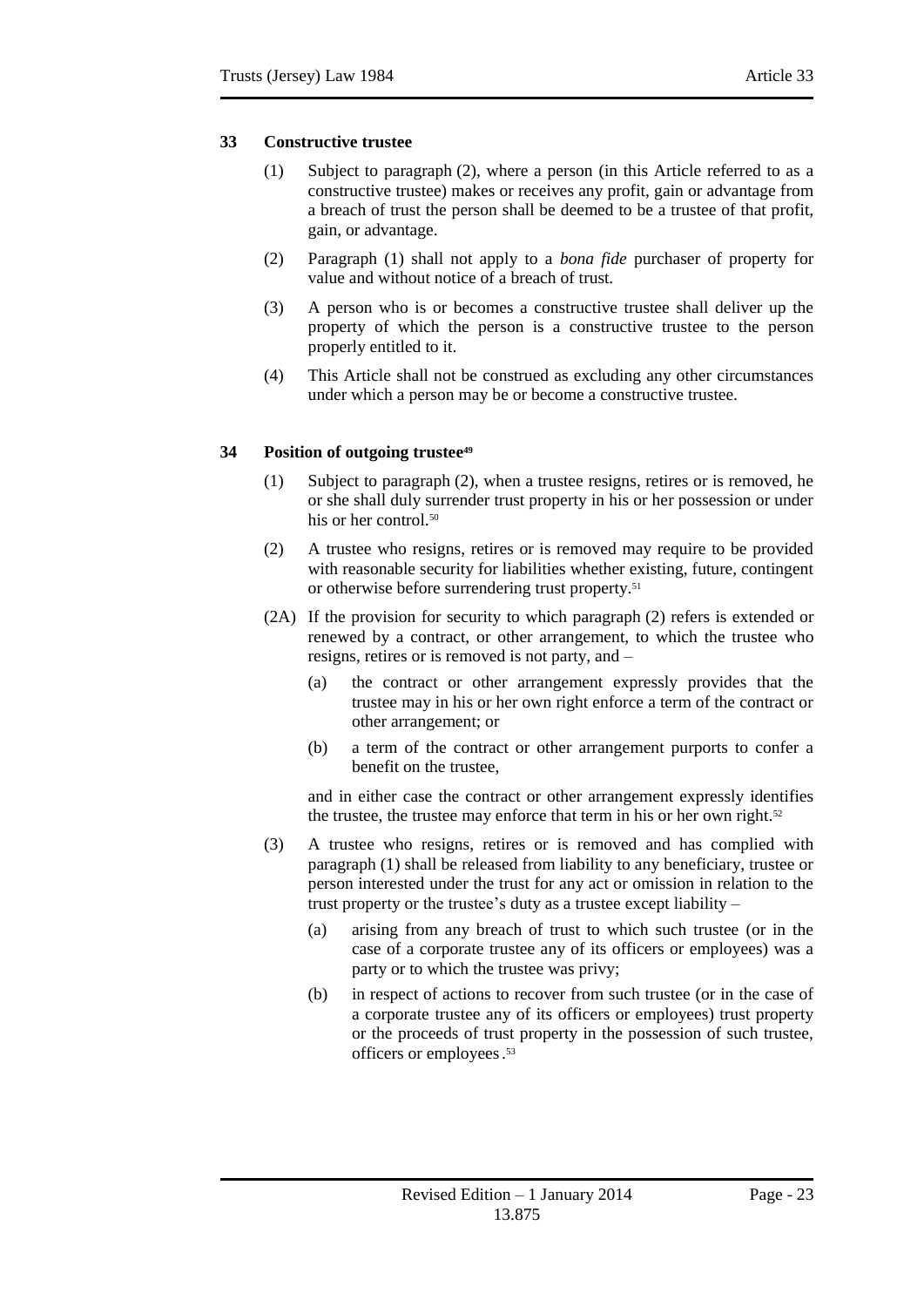*Protective trusts; class interests; and certain powers*

# <span id="page-23-1"></span><span id="page-23-0"></span>**35 Spendthrift or protective trust**

- (1) The terms of a trust may make the interest of a beneficiary liable to termination.
- (2) Without prejudice to the generality of paragraph (1), the terms of a trust may make the interest of a beneficiary in the income or capital of the trust property subject to –
	- (a) a restriction on alienation or disposal; or
	- (b) diminution or termination in the event of the beneficiary becoming bankrupt or any of his or her property becoming liable to sequestration for the benefit of his or her creditors.
- $(3)$  54
- $(4)$  55

### <span id="page-23-2"></span>**36 Class interests**

- (1) Subject to the terms of a trust, the following rules shall apply where a trust or an interest under a trust is in favour of a class of persons –
	- Rule 1 A class closes when it is no longer possible for any other person to become a member of the class.
	- Rule 2 A woman who is over the age of 55 years shall be deemed to be no longer capable of bearing a child.
	- Rule 3 Where any class interest relates to income and for any period there is no member of the class in existence the income shall be accumulated and, subject to Article 15, shall be retained until there is a member of the class in existence or the class closes.
- (2) In this Article "class interest" means a trust or an interest under a trust which is in favour of a class of persons.

#### <span id="page-23-3"></span>**37 Variation of terms of a trust<sup>56</sup>**

Without prejudice to any power of the court to vary the terms of a trust, a trust may be varied in any manner provided by its terms.

#### <span id="page-23-4"></span>**38 Power of accumulation and advancement**

(1) Subject to Article 15, the terms of a trust may direct or authorize the accumulation for any period of all or part of the income of the trust.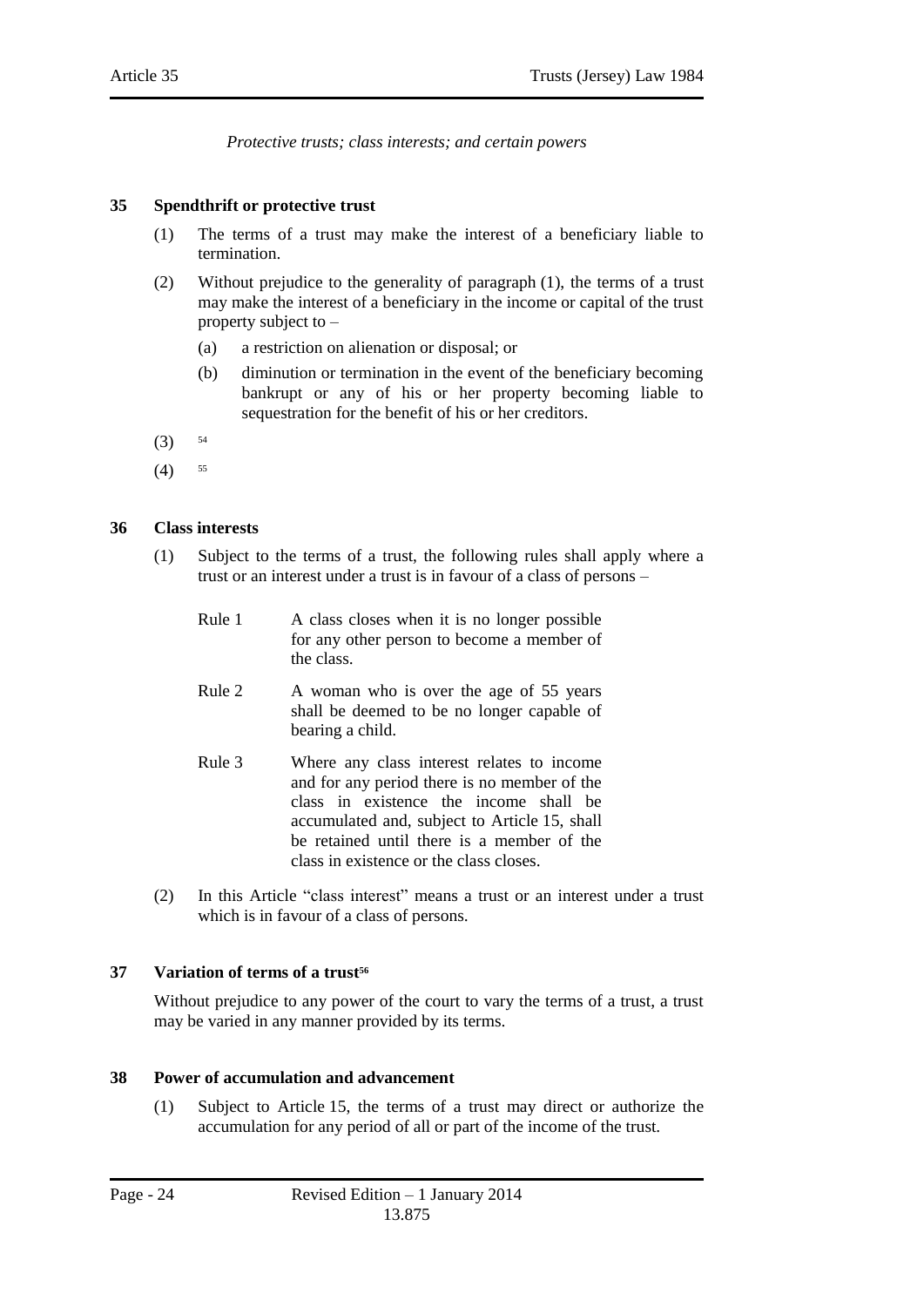- (2) Subject to paragraph (3), income of the trust which is not accumulated under paragraph (1) shall be distributed.
- (3) Subject to the terms of the trust and subject to any prior interests or charges affecting the trust property, where a beneficiary is a minor and whether or not the beneficiary's interest –
	- (a) is a vested interest; or
	- (b) is an interest which will become vested
		- (i) on attaining the age of majority,
		- (ii) at any later age, or
		- (iii) upon the happening of any event,

the trustee may –

- (A) accumulate the income attributable to the interest of such beneficiary pending the attainment of the age of majority or such later age or the happening of such event;
- (B) apply such income or part of it to or for the maintenance, education or other benefit of such beneficiary;
- (C) advance or appropriate to or for the benefit of any such beneficiary such interest or part of such interest.
- (4) The receipt of a parent or the lawful guardian of a beneficiary who is a minor shall be a sufficient discharge to the trustee for a payment made under paragraph (3).
- (5) Subject to the terms of the trust and subject to any prior interests or charges affecting the trust property, the trustee may advance or apply for the benefit of a beneficiary part of the trust property prior to the date of the happening of the event upon the happening of which the beneficiary becomes entitled absolutely thereto.
- (6) Any part of the trust property advanced or applied under paragraph (5) shall be brought into account in determining from time to time the share of the beneficiary in the trust property.
- (7) No part of the trust property advanced or applied under paragraph (5) shall exceed the presumptive, contingent or vested share of the beneficiary in the trust property.

# <span id="page-24-0"></span>**39 Power of appointment**

The terms of a trust may confer on the trustee or any other person power to appoint or assign all or any part of the trust property or any interest in the trust property to, or to trustees for the benefit of, any person, whether or not such person was a beneficiary of the trust immediately prior to such appointment or assignment.

# <span id="page-24-1"></span>**40 Power of revocation**

(1) A trust and any exercise of a power under a trust may be expressed to be –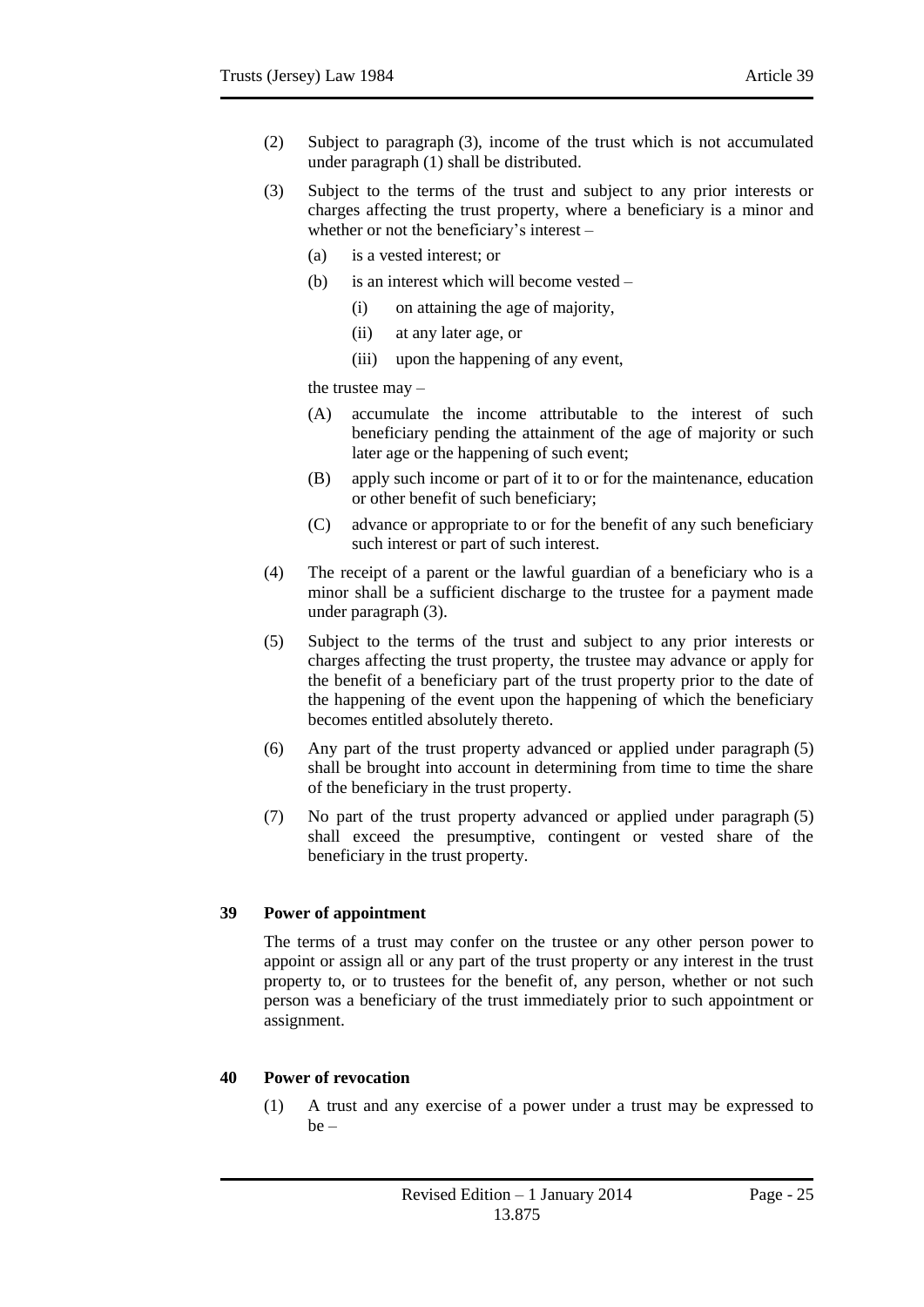- (a) revocable whether wholly or partly; or
- (b) capable of variation.
- (2) No such revocation or variation shall prejudice anything lawfully done by a trustee in relation to a trust before the trustee receives notice of such revocation or variation.
- (3) Subject to the terms of the trust, if it is revoked the trustee shall hold the trust property in trust for the settlor absolutely.
- (4) Where a trust is partly revoked paragraph (3) shall apply to the property which is the subject of such revocation.
- (5) In paragraph (3) "settlor" means the particular person who provided the property which is the subject of revocation.

### <span id="page-25-0"></span>**41 Power to provide for change of proper law**

<span id="page-25-1"></span>The terms of a trust may provide for the proper law of the trust to be changed from the law of Jersey to the law of another jurisdiction.

*Failure, lapse and termination of trusts*

#### <span id="page-25-2"></span>**42 Failure or lapse of interest**

- (1) Subject to the terms of a trust and subject to any order of the court, where –
	- (a) an interest lapses;
	- (b) a trust terminates;
	- (c) there is no beneficiary and no person who can become a beneficiary in accordance with the terms of the trust; or
	- (d) property is vested in a person which is not for his or her sole benefit and the trusts upon which he or she is to hold the property are not declared or communicated to the person,

the interest or property affected by such lapse, termination, lack of beneficiary or lack of declaration or communication of trusts shall be held by the trustee or the person referred to in sub-paragraph (d), as the case may be, in trust for the settlor absolutely or if he or she is dead for his or her personal representative.

- (2) An application to the court under this Article may be made by the Attorney General.<sup>57</sup>
- (3) In paragraph (1) "settlor" means the particular person who provided the interest or property affected as mentioned in that paragraph.<sup>58</sup>
- $(4)$  <sup>59</sup>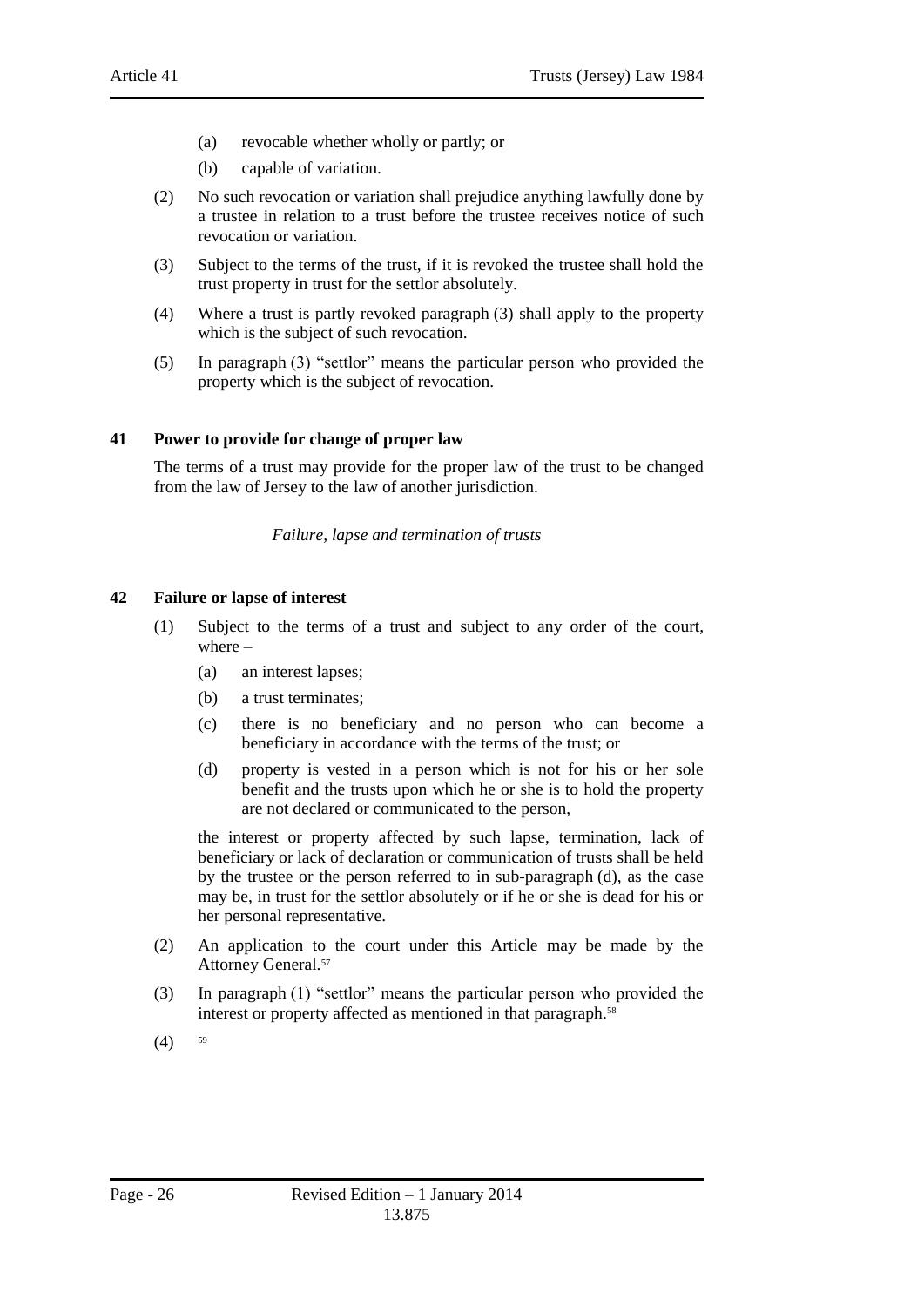- <span id="page-26-0"></span>(1) On the termination of a trust the trust property shall be distributed by the trustee within a reasonable time in accordance with the terms of the trust to the persons entitled thereto.
- (2) Notwithstanding paragraph (1), the trustee may require to be provided with reasonable security for liabilities whether existing, future, contingent or otherwise before distributing trust property.<sup>60</sup>
- (3) Without prejudice to the powers of the court under paragraph (4) and notwithstanding the terms of the trust, where all the beneficiaries are in existence and have been ascertained and none are interdicts or minors they may require the trustee to terminate the trust and distribute the trust property among them.
- (4) The court may  $-$ 
	- (a) require the trustee to distribute the trust property;
	- (b) direct the trustee not to distribute the trust property; or
	- (c) make such other order as it thinks fit.
- (5) In this Article "liabilities" includes contingent liabilities.
- <span id="page-26-1"></span>(6) An application to the court under this Article may be made by any person referred to in Article 51(3).

# *Powers of the court*

# <span id="page-26-2"></span>**44 Appointment of resident trustee**

- (1) Where there is no trustee resident in Jersey a beneficiary may apply to the court for the appointment of a person nominated for the purpose in the application, who shall be a person who resides in Jersey, as an additional trustee.
- $(2)$  The court
	- (a) upon being satisfied that notice of the application by the beneficiary has been served upon the trustees;
	- (b) having heard any representations made by the trustees or any other beneficiary; and
	- (c) having ascertained that the person nominated for the purpose in the application is willing to act,

may make an order appointing such person as an additional trustee.

# <span id="page-26-3"></span>**45 Power to relieve trustee from personal liability**

- (1) The court may relieve a trustee either wholly or partly from personal liability for a breach of trust where it appears to the court that –
	- (a) the trustee is or may be personally liable for the breach of trust;
	- (b) the trustee has acted honestly and reasonably;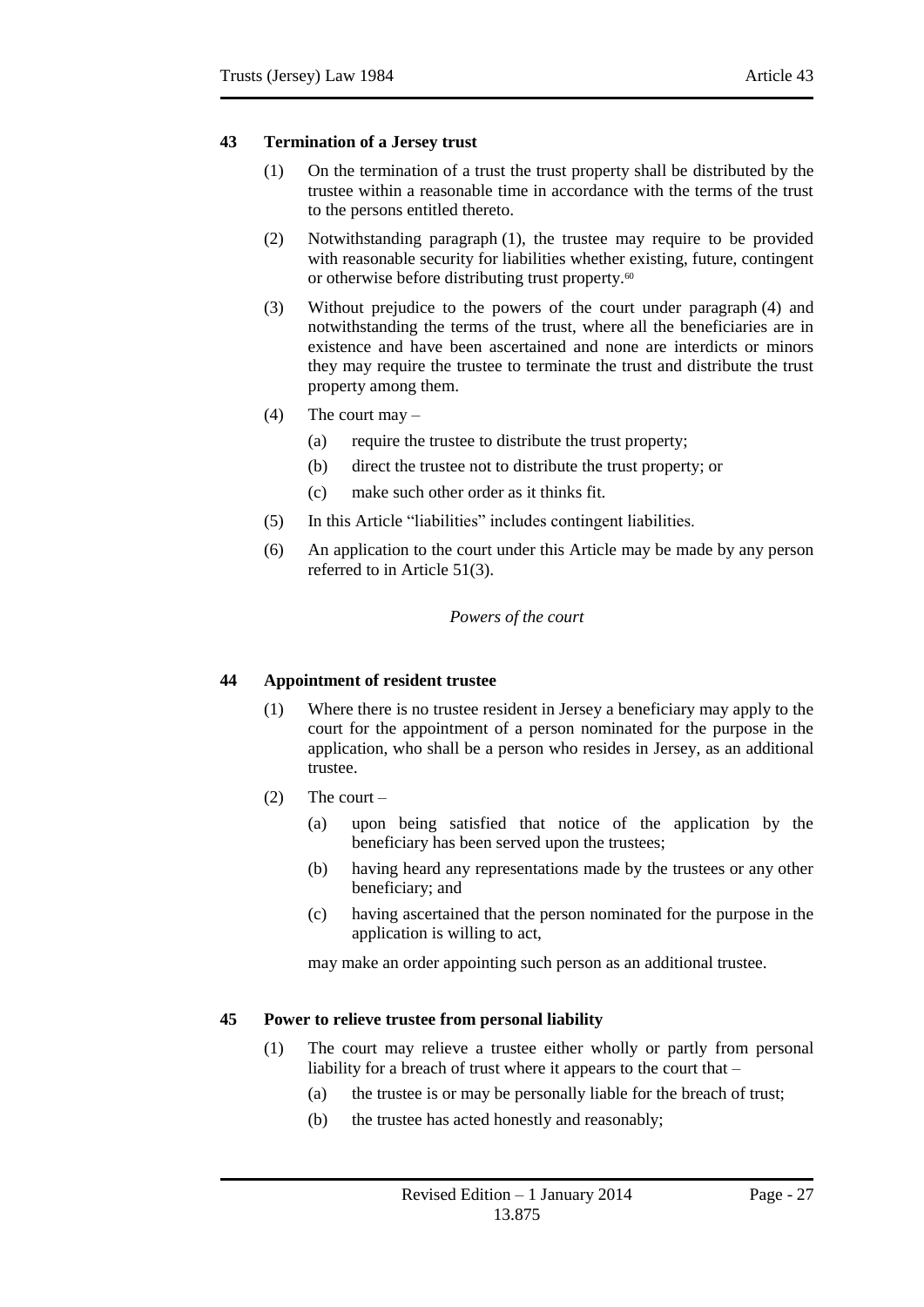- (c) the trustee ought fairly to be excused
	- (i) for the breach of trust, or
	- (ii) for omitting to obtain the directions of the court in the matter in which such breach arose.
- (2) Paragraph (1) shall apply whether the transaction alleged to be a breach of trust occurred before or after the commencement of this Law.

### <span id="page-27-0"></span>**46 Power to make beneficiary indemnify for breach of trust**

- (1) Where a trustee commits a breach of trust at the instigation or at the request or with the consent of a beneficiary, the court may by order impound all or part of the interest of the beneficiary by way of indemnity to the trustee or any person claiming through the trustee.
- (2) Paragraph (1) applies whether or not such beneficiary is a minor or an interdict.

### <span id="page-27-1"></span>**47 Variation of terms of a Jersey trust by the court and approval of particular transactions**

- (1) Subject to paragraph (2), the court may, if it thinks fit, by order approve on behalf of –
	- (a) a minor or interdict having, directly or indirectly, an interest, whether vested or contingent, under the trust;
	- (b) any person, whether ascertained or not, who may become entitled, directly or indirectly, to an interest under the trust as being at a future date or on the happening of a future event a person of any specified description or a member of any specified class of persons;
	- (c) any person unborn; or
	- (d) any person in respect of any interest of his or hers that may arise by reason of any discretionary power given to anyone on the failure or determination of any existing interest that has not failed or determined,

any arrangement, by whomsoever proposed and whether or not there is any other person beneficially interested who is capable of assenting thereto, varying or revoking all or any of the terms of the trust or enlarging the powers of the trustee of managing or administering any of the trust property.

- (2) The court shall not approve an arrangement on behalf of any person coming within paragraph  $(1)(a)$ ,  $(b)$  or  $(c)$  unless the carrying out thereof appears to be for the benefit of that person.
- (3) Where in the management or administration of a trust, any sale, lease, pledge, charge, surrender, release or other disposition, or any purchase, investment, acquisition, expenditure or other transaction is in the opinion of the court expedient but the same cannot be effected by reason of the absence of any power for that purpose vested in the trustee by the terms of the trust or by law the court may confer upon the trustee either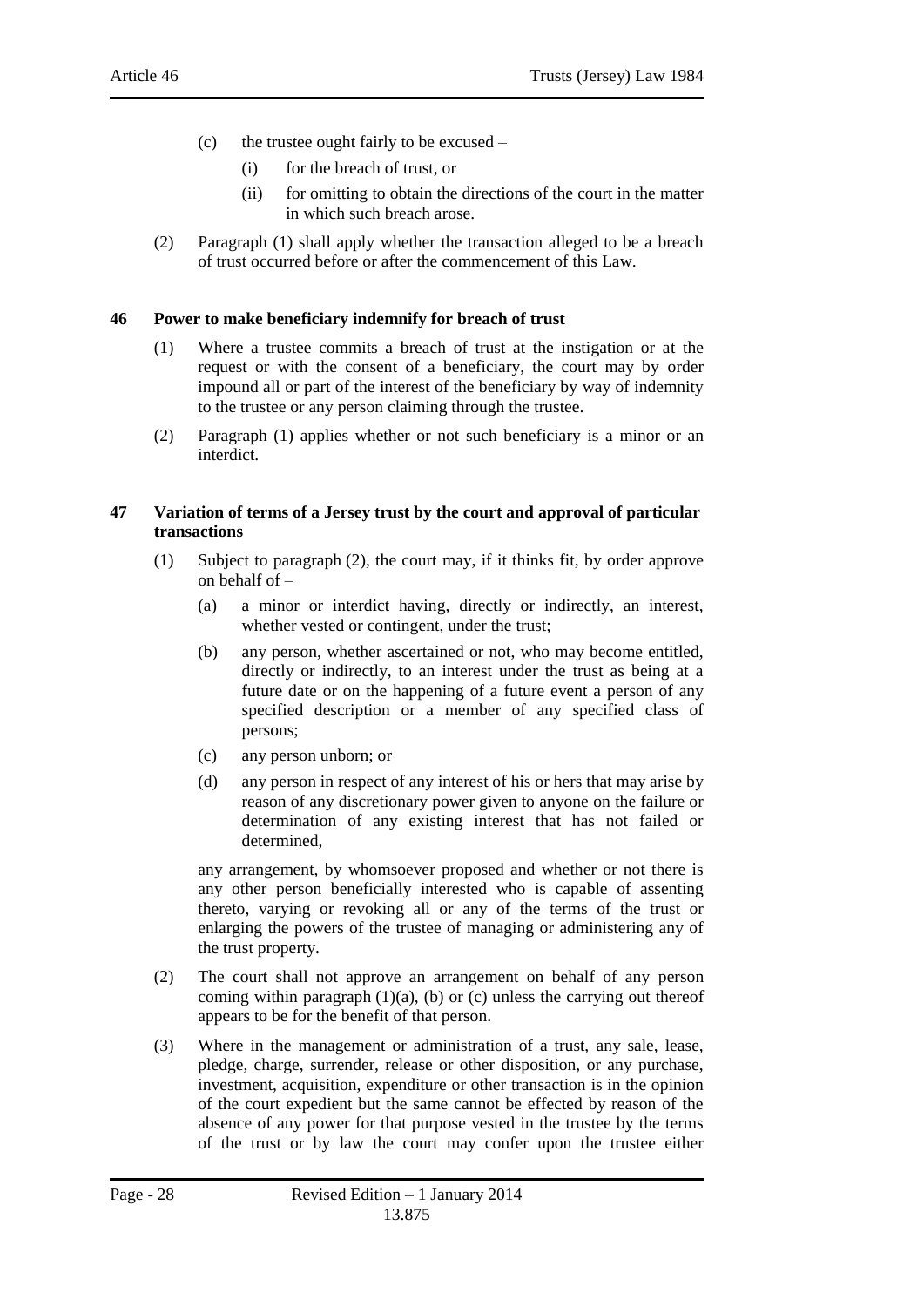generally or in any particular circumstances a power for that purpose on such terms and subject to such provisions and conditions, if any, as the court thinks fit and may direct in what manner and from what property any money authorized to be expended and the costs of any transaction are to be paid or borne.

(4) An application to the court under this Article may be made by any person referred to in Article 51(3).

### <span id="page-28-0"></span>**47A Trusts for charitable or non-charitable purposes<sup>61</sup>**

- (1) Where trust property is held for a charitable or non-charitable purpose and any of the circumstances mentioned in paragraph (2) apply, the court may, on the application of a trustee or the Attorney General, declare that the property or the remainder of the property, as the case may be, shall be held for such other charitable or non-charitable purpose, as the case may be, as the court considers to be consistent with the original intention of the settlor.
- (2) The circumstances are that
	- (a) the purpose has, as far as is reasonably possible, been fulfilled, has ceased to exist or is no longer applicable;
	- (b) the purpose cannot be carried out having regard to the directions given by the settlor or the spirit of the gift;
	- (c) the purpose provides a use for only part of the trust property;
	- (d) the property, and any other property applicable for a similar purpose, can more effectively be applied to a common purpose, regard being had to the spirit of the gift;
	- (e) the purpose was laid down by reference to an area that is no longer a unit for that purpose, or by reference to a class of persons or to an area that is no longer appropriate, regard being had to the spirit of the gift or the practicality of administering the gift;
	- (f) the purpose has been adequately provided for by other means;
	- (g) in the case of a trust for charitable purposes, the purpose has ceased for what ever reason to be charitable; or
	- (h) the purpose has ceased in any other way to provide a suitable and effective method of using the property, regard being had to the spirit of the gift.
- (3) Where trust property is held for a charitable or non-charitable purpose the court may, on the application of a trustee or the Attorney General, approve any arrangement that varies or revokes the purposes of the trust or enlarges or modifies the powers of management or administration of the trustees, if it is satisfied that the arrangement –
	- (a) is suitable and expedient; and
	- (b) is consistent with the original intention of the settlor and the spirit of the gift.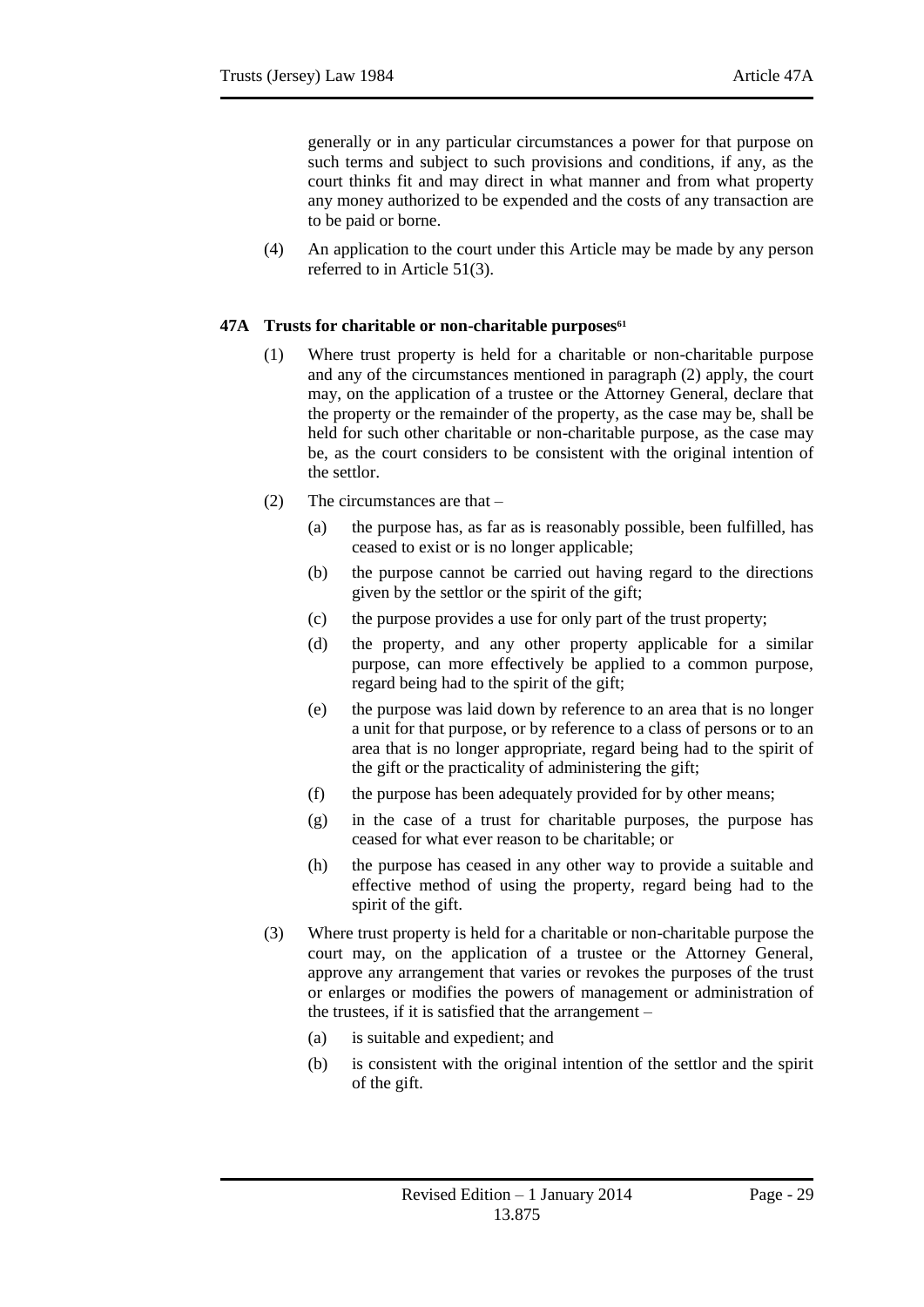(4) The court shall not approve an arrangement under paragraph (3) unless it is satisfied that any person with a material interest in the trust has had an opportunity to be heard.

## <span id="page-29-0"></span>**47B Articles 47D to 47J: Interpretation<sup>62</sup>**

- (1) In Articles 47D to  $47J -$ 
	- (a) references to a transfer or other disposition of property to a trust, do not include a testamentary disposition;
	- (b) "power" includes a discretion as to the way in which an obligation is performed.
- (2) In Articles 47E and 47G, "mistake" includes (but is not limited to)
	- (a) a mistake as to  $-$ 
		- (i) the effect of,
		- (ii) any consequences of, or
		- (iii) any of the advantages to be gained by,

a transfer or other disposition of property to a trust, or the exercise of a power over or in relation to a trust or trust property;

- (b) a mistake as to a fact existing either before or at the time of, a transfer or other disposition of property to a trust, or the exercise of a power over or in relation to a trust or trust property; or
- (c) a mistake of law including a law of a foreign jurisdiction.

#### <span id="page-29-1"></span>**47C Determination of "mistake" 63**

The doctrine of "erreur" in Jersey customary law as applied to the law of contract, shall not apply to any question concerning the meaning of "mistake" for the purposes of determining an application under Article 47E or 47G.

#### <span id="page-29-2"></span>**47D Application of powers under Articles 47E to 47I<sup>64</sup>**

Articles 47E to 47I apply in relation to the transfer or other disposition of property to a trust, or the exercise of any power over or in relation to a trust or trust property that occurs either before or after the coming into force of the Trusts (Amendment No. 6) (Jersey) Law 2013<sup>65</sup>.

#### <span id="page-29-3"></span>**47E Power to set aside a transfer or disposition of property to a trust due to mistake<sup>66</sup>**

- (1) In this paragraph, "person exercising a power" means a person who exercises a power to transfer or make other disposition of property to a trust on behalf of a settlor.
- (2) The court may on the application of any person specified in Article 47I(1), and in the circumstances set out in paragraph (3), declare that a transfer or other disposition of property to a trust –
	- (a) by a settlor acting in person (whether alone or with any other settlor); or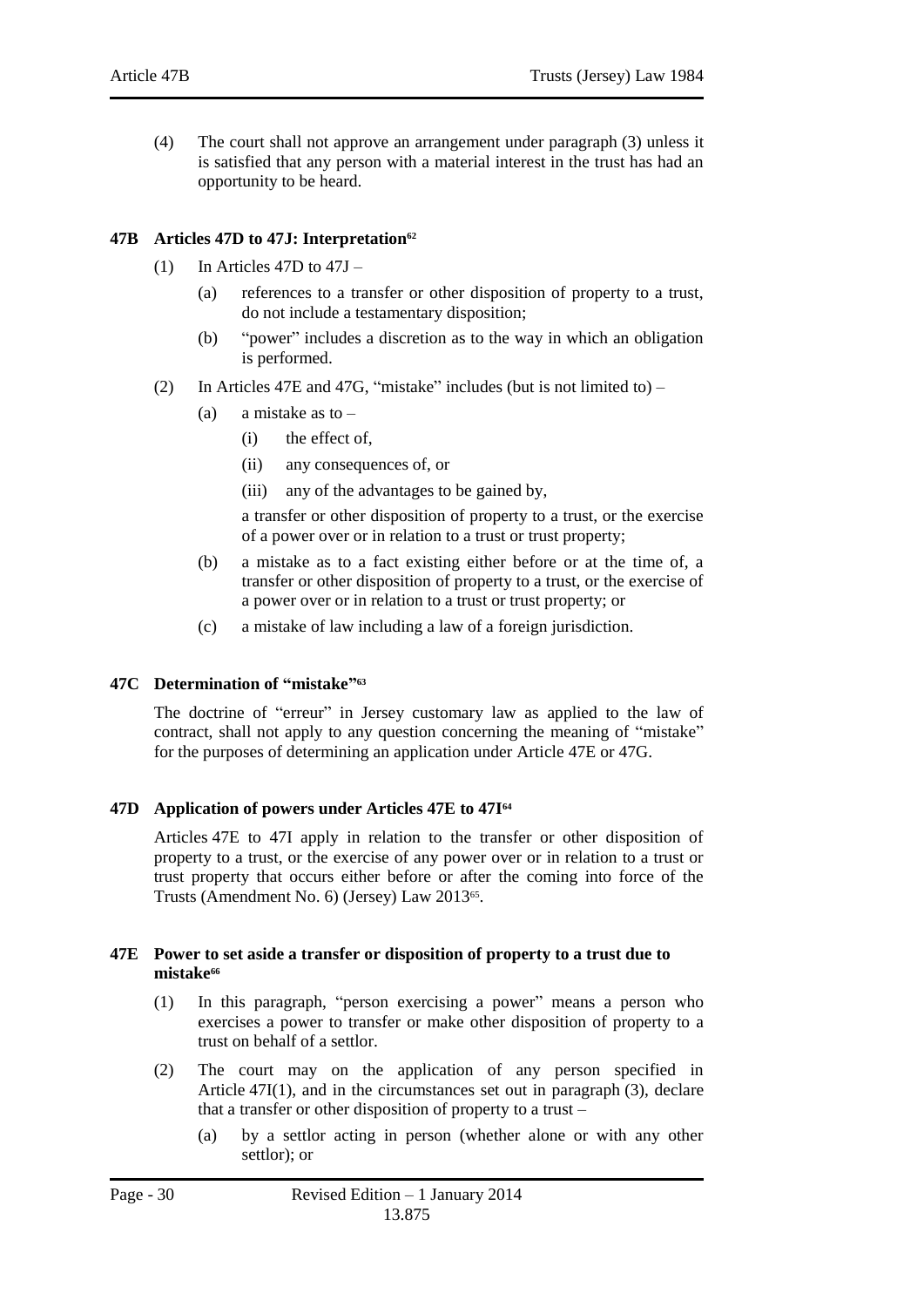(b) through a person exercising a power,

is voidable and –

- (i) has such effect as the court may determine, or
- (ii) is of no effect from the time of its exercise.
- (3) The circumstances are where the settlor or person exercising a power
	- (a) made a mistake in relation to the transfer or other disposition of property to a trust; and
	- (b) would not have made that transfer or other disposition but for that mistake, and

the mistake is of so serious a character as to render it just for the court to make a declaration under this Article.

#### <span id="page-30-0"></span>**47F Power to set aside a transfer or disposition of property to a trust exercised by fiduciary power<sup>67</sup>**

- (1) In this paragraph, "person exercising a power" means a person who exercises a power to transfer or make other disposition of property to a trust on behalf of a settlor and who owes a fiduciary duty to the settlor in relation to the exercise of his or her power.
- (2) The court may on the application of any person specified in Article  $47I(1)$ , and in the circumstances set out in paragraph  $(3)$ , declare that a transfer or other disposition of property to a trust by a settlor (whether alone or with any other settlor) through a person exercising a power, is voidable and –
	- (a) has such effect as the court may determine, or
	- (b) is of no effect from the time of its exercise.
- (3) The circumstances are where, in relation to the exercise of his or her power, the person exercising a power –
	- (a) failed to take into account any relevant considerations or took into account irrelevant considerations; and
	- (b) would not have exercised the power, or would not have exercised the power in the way it was so exercised, but for that failure to take into account relevant considerations or that taking into account of irrelevant considerations.
- (4) It does not matter whether or not the circumstances set out in paragraph (3) occurred as a result of any lack of care or other fault on the part of the person exercising a power, or on the part of any person giving advice in relation to the exercise of the power.

#### <span id="page-30-1"></span>**47G Power to set aside the exercise of powers in relation to a trust or trust property due to mistake<sup>68</sup>**

(1) In this paragraph, "person exercising a power" means a person who, otherwise than in the capacity of trustee, exercises a power over, or in relation to a trust, or trust property.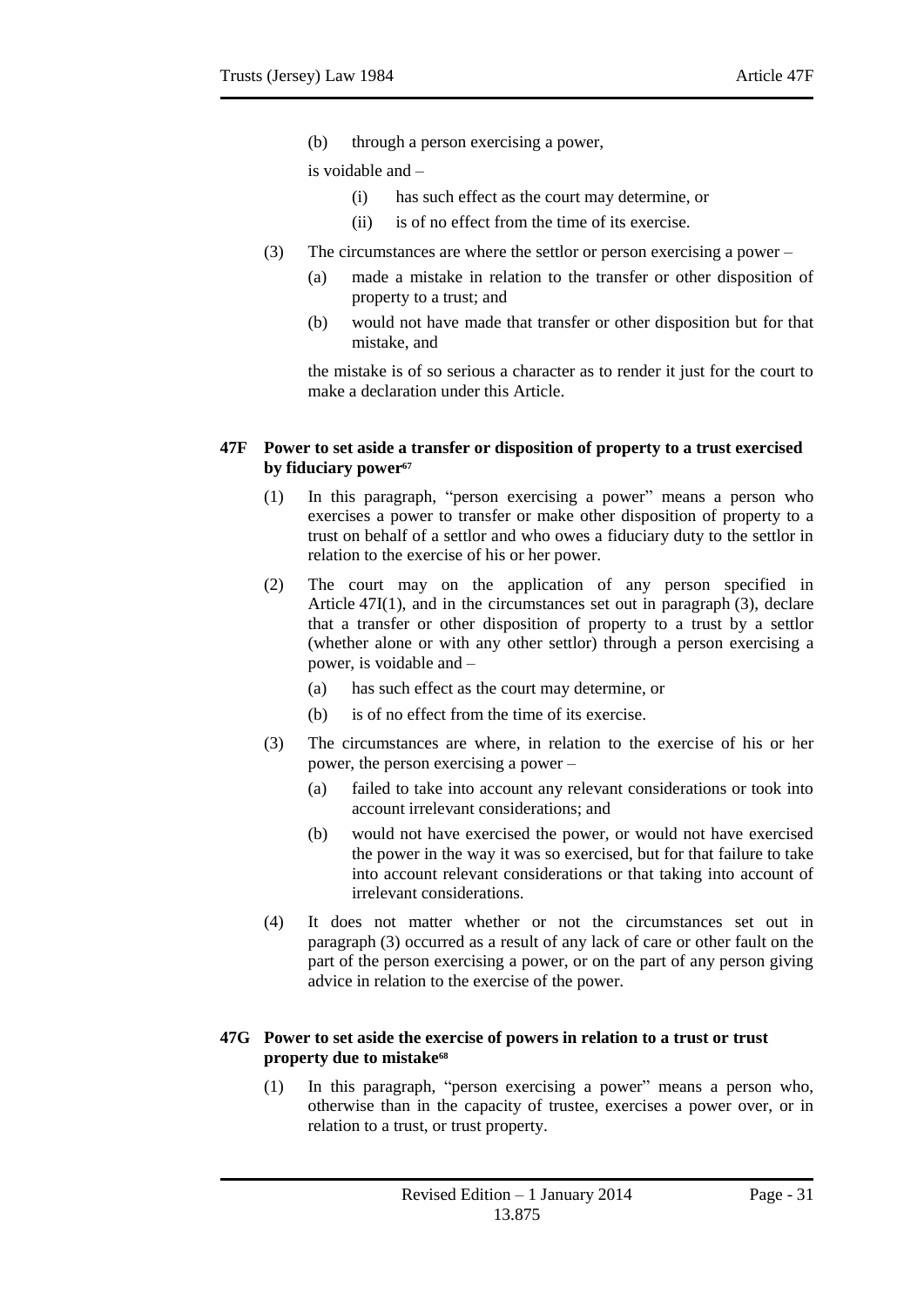- (2) The court may on the application of any person specified in Article 47I(2), and in the circumstances set out in paragraph (3), declare that the exercise of a power by a trustee or a person exercising a power over, or in relation to a trust, or trust property, is voidable and –
	- (a) has such effect as the court may determine; or
	- (b) is of no effect from the time of its exercise.
- (3) The circumstances are where the trustee or person exercising a power
	- (a) made a mistake in relation to the exercise of his or her power; and
	- (b) would not have exercised the power, or would not have exercised the power in the way it was so exercised, but for that mistake, and

the mistake is of so serious a character as to render it just for the court to make a declaration under this Article.

#### <span id="page-31-0"></span>**47H Power to set aside the exercise of fiduciary powers in relation to a trust or trust property<sup>69</sup>**

- (1) In this paragraph, "person exercising a power" means a person who, otherwise than in the capacity of trustee, exercises a power over, or in relation to a trust, or trust property and who owes a fiduciary duty to a beneficiary in relation to the exercise of that power.
- (2) The court may on the application of any person specified in Article 47I(2), and in the circumstances set out in paragraph (3), declare that the exercise of a power by a trustee or a person exercising a power over, or in relation to a trust, or trust property, is voidable and –
	- (a) has such effect as the court may determine; or
	- (b) is of no effect from the time of its exercise.
- (3) The circumstances are where, in relation to the exercise of his or her power, the trustee or person exercising a power –
	- (a) failed to take into account any relevant considerations or took into account irrelevant considerations; and
	- (a) would not have exercised the power, or would not have exercised the power in the way it was so exercised, but for that failure to take into account relevant considerations, or that taking into account of irrelevant considerations.
- (4) It does not matter whether or not the circumstances set out in paragraph (3) occurred as a result of any lack of care or other fault on the part of the trustee or person exercising a power, or on the part of any person giving advice in relation to the exercise of the power.

# <span id="page-31-1"></span>**47I Applications and orders under Articles 47E to 47H<sup>70</sup>**

- (1) An application under Article 47E(2) or 47F(2) may be made by any settlor or any of his or her personal representatives or successors in title.
- (2) An application under Article 47G(2) or 47H(2) may be made by
	- (a) the trustee who exercised the power concerned, or the person exercising a power (as the case may be);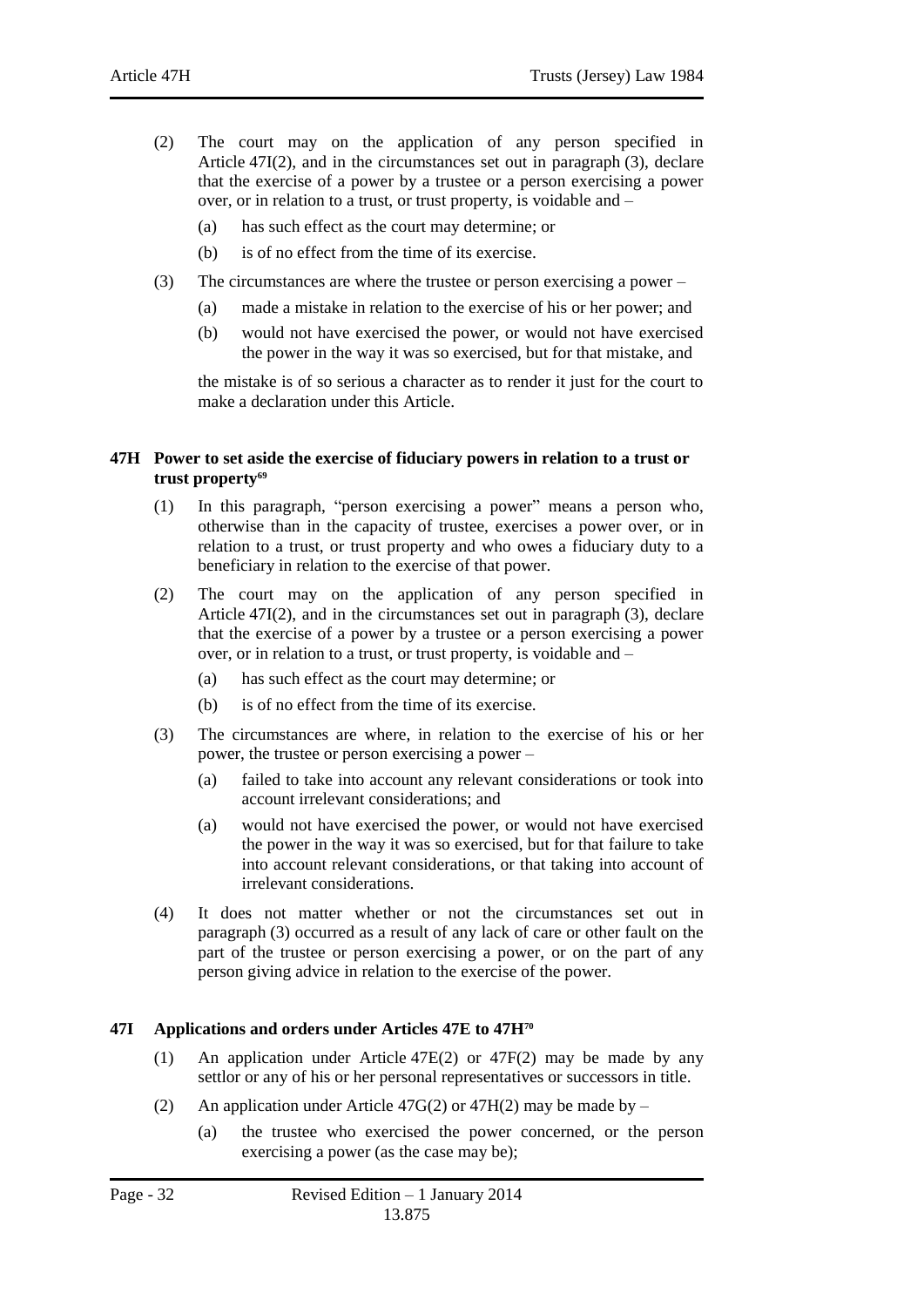- (b) any other trustee;
- (c) a beneficiary or enforcer;
- (d) the Attorney General in relation to a trust containing charitable trusts, powers or provisions;
- (e) any other person with leave of the court.
- (3) Without prejudice to Article 51 and subject to paragraph (4), the court may, consequential upon a declaration made under any of Articles 47E to 47H, make such order as it thinks fit.
- (4) No order may be made under paragraph (3) which would prejudice any bona fide purchaser for value of any trust property without notice of the matters which render the transfer or other disposition of property to a trust, or the exercise of any power over or in relation to a trust or trust property, voidable.

#### <span id="page-32-0"></span>**47J Savings in respect of applications made under Articles 47E to 47H<sup>71</sup>**

Nothing in Articles 47E to 47H shall prejudice –

- (a) any application for a declaration that a transfer or other disposition of property to a trust, or the exercise of any power over or in relation to a trust or trust property, is void or voidable on grounds other than those specified in Articles 47E to 47H; or
- <span id="page-32-1"></span>(b) any personal remedy which may be available against a trustee or any other person.

# **PART 3**

# PROVISIONS APPLICABLE TO A FOREIGN TRUST

#### <span id="page-32-3"></span><span id="page-32-2"></span>**48 Application of Part 3**

This Part of this Law shall apply only to a foreign trust.

#### <span id="page-32-4"></span>**49 Enforceability of a foreign trust**

- (1) Subject to paragraph (2), a foreign trust shall be regarded as being governed by, and shall be interpreted in accordance with its proper law.
- (2) A foreign trust shall be unenforceable in Jersey
	- (a) to the extent that it purports  $-$ 
		- (i) to do anything the doing of which is contrary to the law of Jersey,
		- (ii) to confer any right or power or impose any obligation the exercise or carrying out of which is contrary to the law of Jersey, or
		- (iii) to apply directly to immovable property situated in Jersey;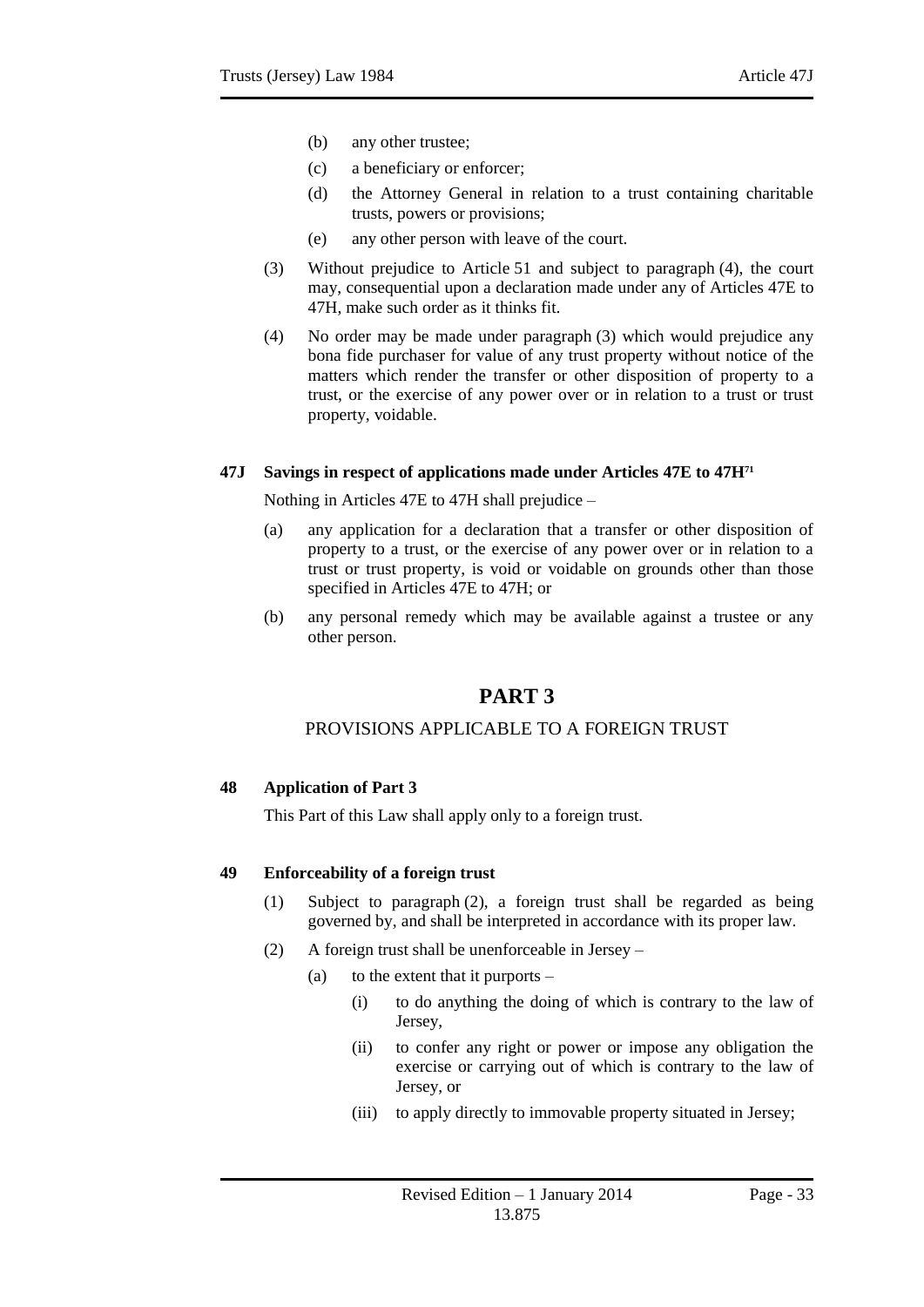- (b) to the extent that the court declares that the trust is immoral or contrary to public policy.
- <span id="page-33-0"></span>(3) Where paragraph  $(2)(a)(iii)$  applies, any person in whom the title to such immovable property is vested shall not be, and shall not be deemed to be, a trustee of such immovable property.

# **PART 4**

# PROVISIONS OF GENERAL APPLICATION

### <span id="page-33-2"></span><span id="page-33-1"></span>**50 Application of Part 4**

This Part of this Law shall apply to a Jersey trust and, to the extent that the context admits, shall apply to a foreign trust.

### <span id="page-33-3"></span>**51 Applications to and certain powers of the court**

- (1) A trustee may apply to the court for direction concerning the manner in which the trustee may or should act in connection with any matter concerning the trust and the court may make such order, if any, as it thinks fit.
- (2) The court may, if it thinks  $fit -$ 
	- (a) make an order concerning
		- (i) the execution or the administration of any trust,
		- (ii) the trustee of any trust, including an order relating to the exercise of any power, discretion or duty of the trustee, the appointment or removal of a trustee, the remuneration of a trustee, the submission of accounts, the conduct of the trustee and payments, whether payments into court or otherwise,
		- (iii) a beneficiary or any person having a connection with the trust, or
		- (iv) the appointment or removal of an enforcer in relation to any non-charitable purposes of the trust;
	- (b) make a declaration as to the validity or the enforceability of a trust;
	- (c) rescind or vary any order or declaration made under this Law, or make any new or further order or declaration.<sup>72</sup>
- (3) An application to the court for an order or declaration under paragraph (2) may be made by the Attorney General or by the trustee, the enforcer or a beneficiary or, with leave of the court, by any other person. 73
- (4) Where the court makes an order for the appointment of a trustee it may impose such conditions as it thinks fit, including conditions as to the vesting of trust property.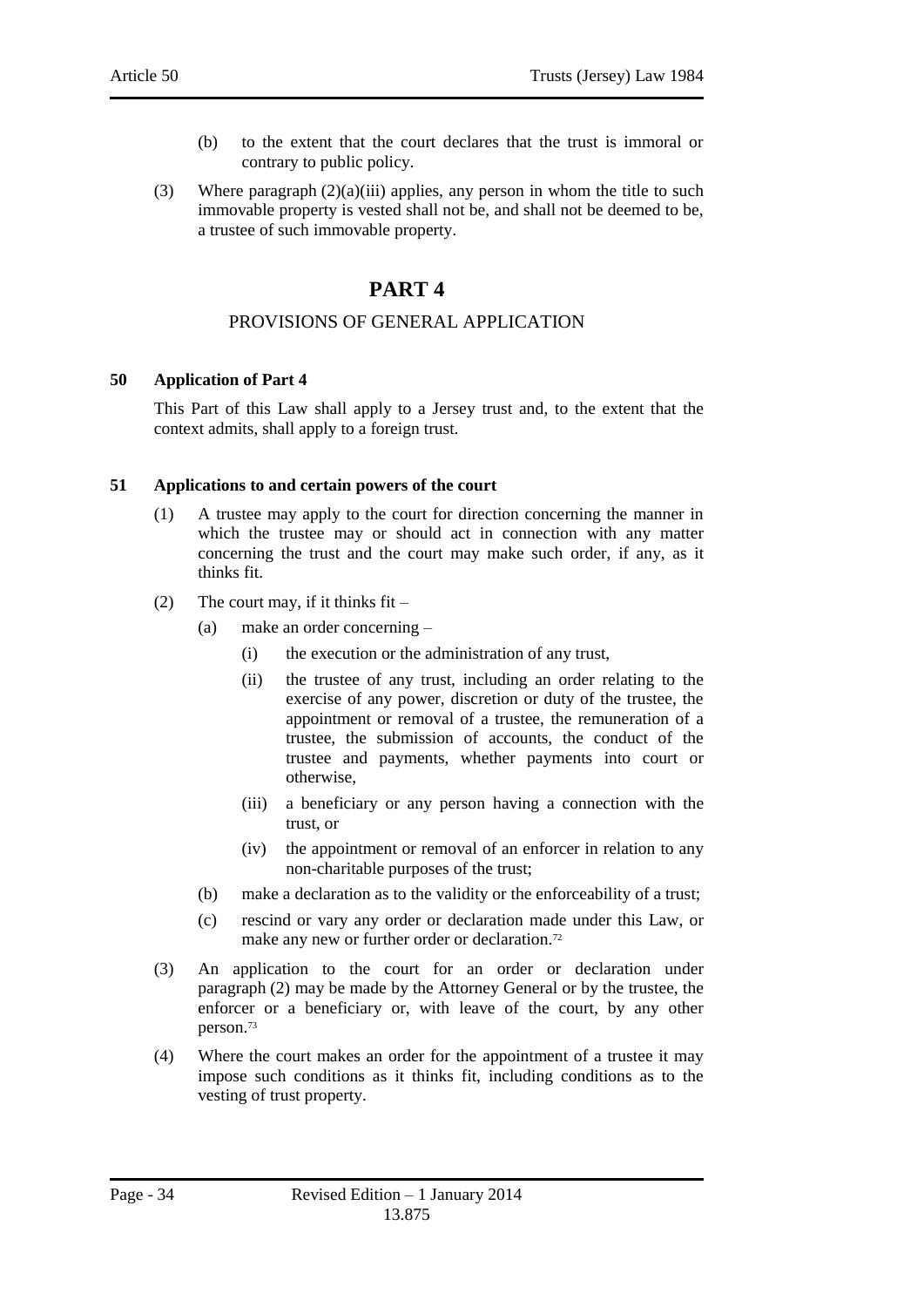(5) Subject to any order of the court, a trustee appointed under this Article shall have the same powers, discretions and duties and may act as if the trustee had been originally appointed as a trustee.

# <span id="page-34-0"></span>**52 Execution of instruments by order of the court**

Where any person neglects or refuses to comply with an order of the court directing the person to execute or make any conveyance, assignment, or other document or instrument or endorsement, for giving effect to any order of the court under this Law, the court may, on such terms and conditions, if any, as may be just, order that the conveyance, assignment, or other document or instrument or endorsement, shall be executed, made or done by such person as the court nominates for the purpose, at the cost of the person in default, or otherwise, as the court directs, and a conveyance, assignment, document, instrument or endorsement so executed, made or done shall operate and be for all purposes available as if it had been executed, made or done by the person originally directed to execute, make or do it.

# <span id="page-34-1"></span>**53 Payment of costs**

The court may order the costs and expenses of and incidental to an application to the court under this Law to be raised and paid out of the trust property or to be borne and paid in such manner and by such persons as it thinks fit.

# <span id="page-34-2"></span>**54 Nature of trustee's estate, following trust property and insolvency of trustee**

- (1) Subject to paragraph  $(2)$ 
	- (a) the interest of a trustee in the trust property is limited to that which is necessary for the proper performance of the trust; and
	- (b) such property shall not be deemed to form part of the trustee's assets.
- (2) Where a trustee is also a beneficiary of the same trust, paragraph (1) shall not apply to the trustee's interest in the trust property as a beneficiary.
- (3) Without prejudice to the liability of a trustee for breach of trust, trust property which has been alienated or converted in breach of trust or the property into which it has been converted may be followed and recovered unless it is in the hands of a bona fide purchaser for value without notice of a breach of trust or a person (other than the trustee) deriving title through such a person. 74
- (4) Where a trustee becomes insolvent or upon distraint, execution or any similar process of law being made, taken or used against any of the trustee's property, the trustee's creditors shall have no right or claim against the trust property except to the extent that the trustee himself or herself has a claim against the trust or has a beneficial interest in the trust.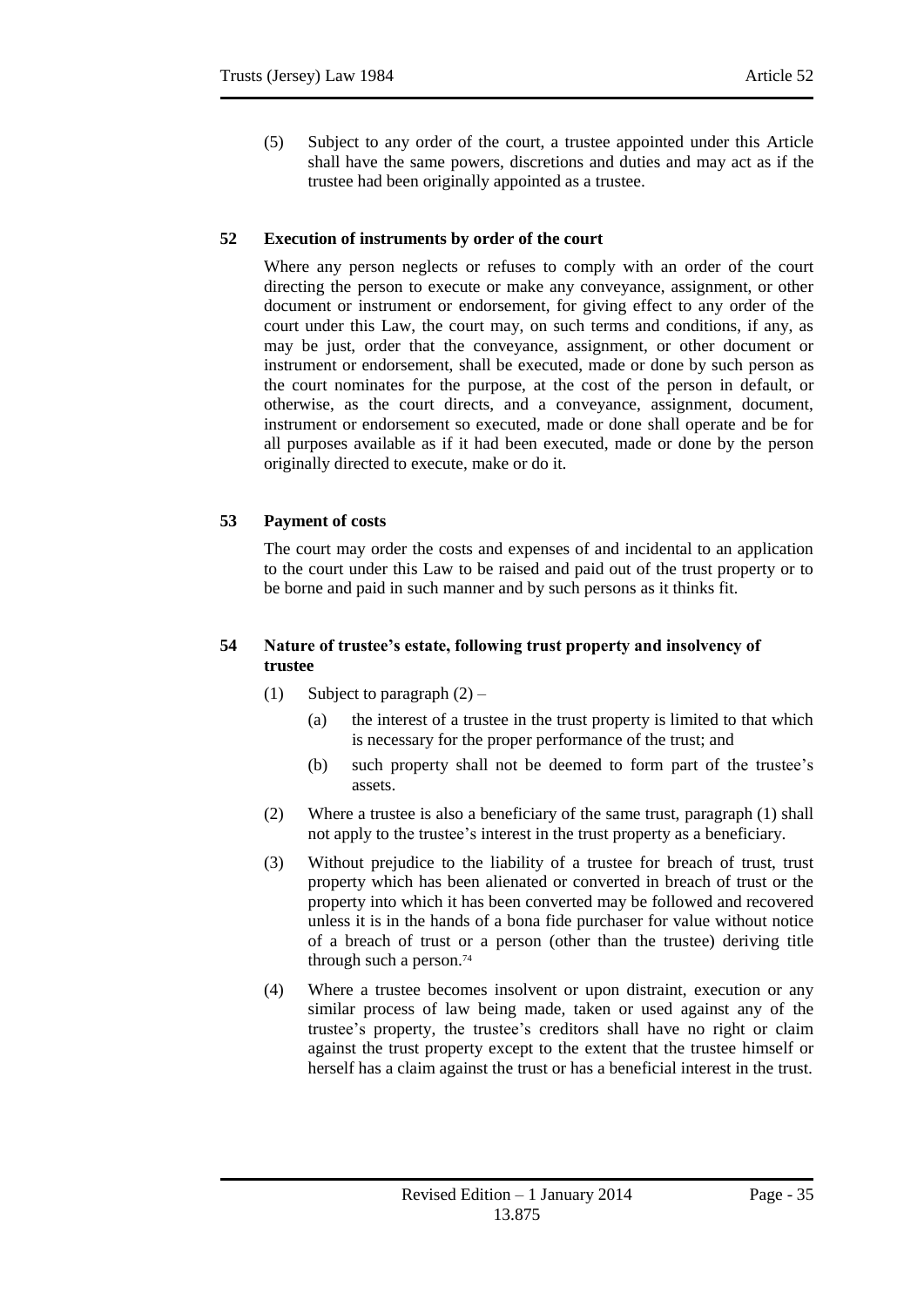#### <span id="page-35-0"></span>**55 Protection to persons dealing with trustee**

- (1) A bona fide purchaser for value without actual notice of any breach of trust –
	- (a) may deal with a trustee in relation to trust property as if the trustee was the beneficial owner of the trust property; and
	- (b) shall not be affected by the trusts on which such property is held.
- (2) No person paying or advancing money to a trustee shall be concerned to see that such money is wanted, or that no more than is wanted is raised, or otherwise as to the propriety of the transaction or the application of the money.

#### <span id="page-35-2"></span><span id="page-35-1"></span>**56 <sup>75</sup>**

#### **57 Limitation of actions or prescription**

- (1) No period of limitation or prescription shall apply to an action brought against a trustee –
	- (a) in respect of any fraud to which the trustee was a party or to which the trustee was privy; or
	- (b) to recover from the trustee trust property  $-$ 
		- (i) in the trustee's possession,
		- (ii) under the trustee's control, or
		- (iii) previously received by the trustee and converted to the trustee's use.
- (2) Where paragraph (1) does not apply, the period within which an action founded on breach of trust may be brought against a trustee by a beneficiary is 3 years from –
	- (a) the date of delivery of the final accounts to the beneficiary; or
	- (b) the date on which the beneficiary first has knowledge of the breach of trust,

whichever is earlier.<sup>76</sup>

- (3) Where paragraph (1) does not apply but, when the breach occurs the beneficiary –
	- (a) is a minor;
	- (b) is an interdict; or
	- (c) is under any other legal disability,

the period to which paragraph (2) refers shall not begin to run before the beneficiary ceases to be a minor or interdict or under that other legal disability (as the case may be), or sooner dies. $77$ 

- (3A) Where paragraph (1) does not apply, the period within which an action founded on breach of trust may be brought against a trustee by an enforcer is 3 years from –
	- (a) the date of delivery of the final accounts to the enforcer; or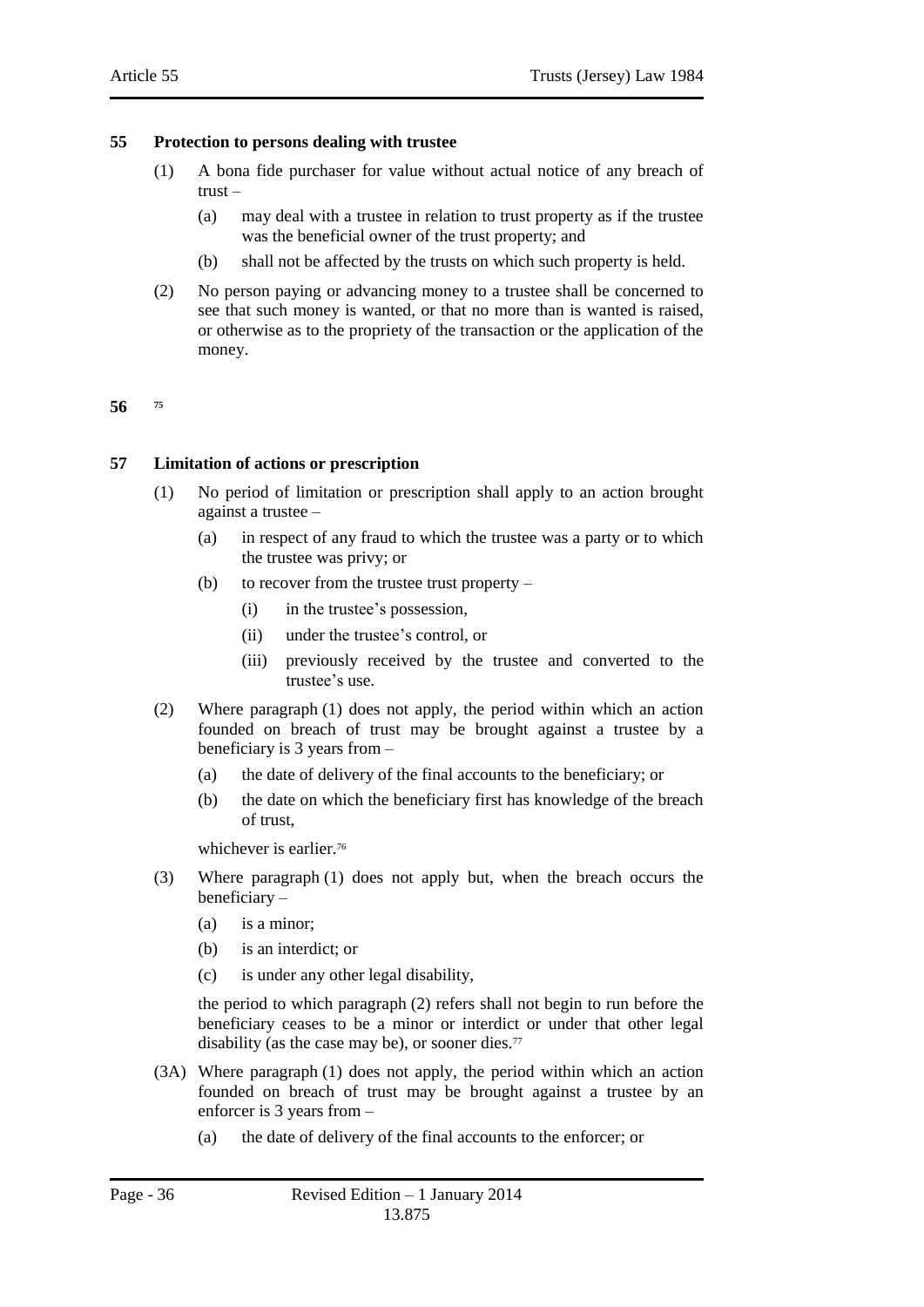(b) the date on which the enforcer first has knowledge of the breach of trust,

whichever is earlier.<sup>78</sup>

- (3B) Where paragraph (1) does not apply, the period within which an action founded on breach of trust may be brought against a former trustee by a trustee is 3 years from the date on which the former trustee ceased to be a trustee.<sup>79</sup>
- (3C) Where paragraph (1) does not apply, no action founded on breach of trust may in any event be brought against a trustee by any person after the expiry of the period of 21 years following the occurrence of the breach.<sup>80</sup>
- <span id="page-36-0"></span>(4) This Article does not apply to a foreign trust whose proper law is the law of a jurisdiction to which the Convention on the law applicable to trusts and on their recognition, signed at The Hague on 20th October 1984, for the time being extends.<sup>81</sup>

# **PART 5**

# SUPPLEMENTAL

# <span id="page-36-2"></span><span id="page-36-1"></span>**58 Application of this Law**

Subject to Article 59, this Law shall apply to trusts constituted or created either before or after the commencement of this Law.

# <span id="page-36-3"></span>**59 Saving provisions**

- (1) Nothing in this Law shall
	- (a) abridge or affect the powers, responsibilities or duties under any provision of law of the Viscount or any curator, *tuteur*, or special and general attorney;
	- (b) affect the legality or validity of anything done before the commencement of this Law in relation to a trust existing before the commencement of this Law; or
	- (c) affect the legality or validity of any trust arising from a document or disposition executed or taking effect before the commencement of this Law. 82
- (2) Nothing in this Law shall derogate from the powers of the court which exist independently of this Law –
	- (a) to set aside or reduce any transfer or other disposition of property;
	- (b) to vary any trust;
	- (c) to reduce or vary any testamentary or other disposition;
	- (d) to make an order relating to matrimonial proceedings; or
	- (e) to make an order relating to the avoidance of fraud on creditors.
- (3) Nothing in this Law shall derogate from the provisions of –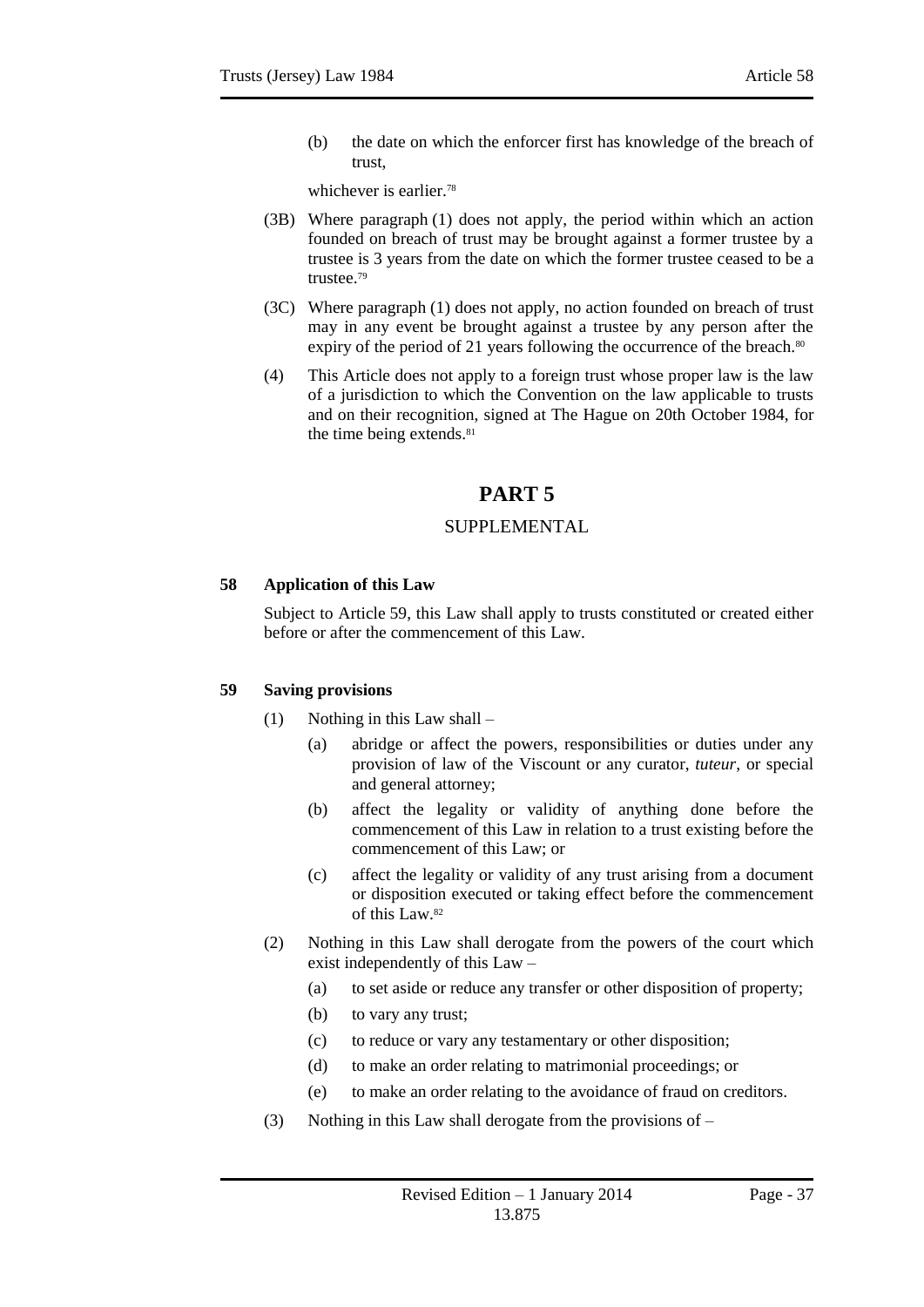- (a) the Loi (1862) sur les teneures en fidéicommis et l'incorporation d'associations; 83
- (b) the Mental Health (Jersey) Law 1969;<sup>84</sup>
- (c) the Sharing of Church Buildings (Jersey) Law 1973. 85
- (4) Nothing in this Law shall affect a personal representative where he or she is acting as such.

#### <span id="page-37-0"></span>**60 Rules of Court**

The power to make rules of court under the Royal Court (Jersey) Law 1948<sup>86</sup> shall include a power to make rules for the purposes of this Law and proceedings thereunder.

#### <span id="page-37-1"></span>**61 Citation**

This Law may be cited as the Trusts (Jersey) Law 1984.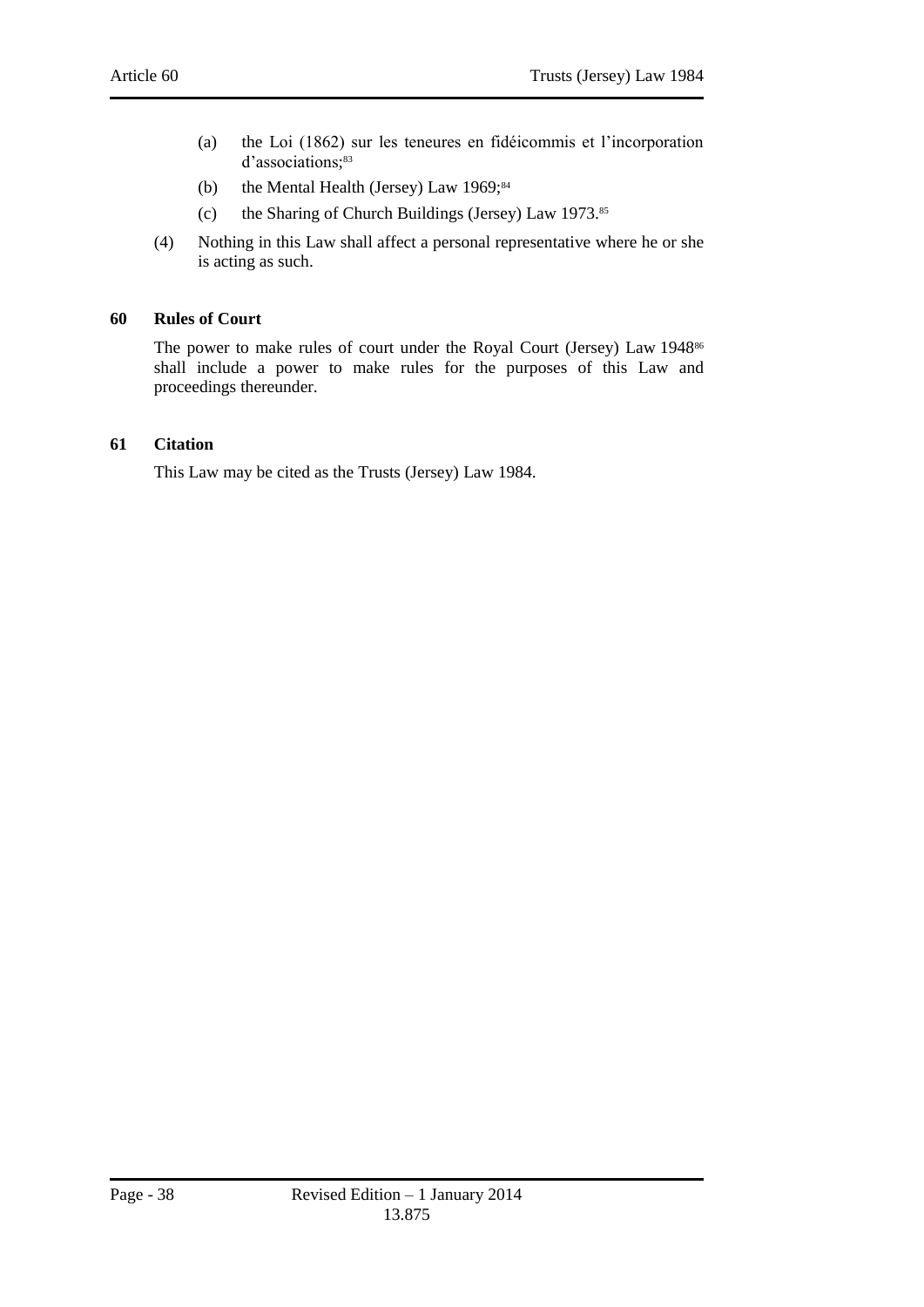# <span id="page-38-3"></span><span id="page-38-0"></span>**ENDNOTES**

# <span id="page-38-1"></span>**Table of Legislation History**

| Legislation                       | <b>Year and Number</b> | Commencement    |
|-----------------------------------|------------------------|-----------------|
| Trusts (Jersey) Law 1984          | L.11/1984              | 23 March 1984   |
| Trusts (Amendment) (Jersey)       | L.9/1989               | 21 July 1989    |
| Law 1989                          |                        |                 |
| Trusts (Amendment No. 2) (Jersey) | L.4/1991               | 1 October 1991  |
| Law 1991                          |                        | (R&O.8270)      |
| Trusts (Amendment No. 3) (Jersey) | L.14/1996              | 24 May 1996     |
| Law 1996                          |                        |                 |
| Trusts (Amendment No. 4) (Jersey) | L.21/2006              | 27 October 2006 |
| Law $2006$                        |                        |                 |
| Civil Partnership (Consequential  | R&O.47/2012            | 2 April 2012    |
| Amendments) (Jersey) Regulations  |                        |                 |
| 2012                              |                        |                 |
| Trusts (Amendment No. 5) (Jersey) | L.38/2012              | 2 November 2012 |
| Law 2012                          |                        |                 |
| Civil Partnership (Consequential  | R&O.16/2013            | 30 January 2013 |
| Amendments) (No. 2) (Jersey)      |                        |                 |
| Regulations 2013                  |                        |                 |
| Trusts (Amendment No. 6) (Jersey) | L.15/2013              | 25 October 2013 |
| Law 2013                          |                        |                 |

# <span id="page-38-2"></span>**Table of Renumbered Provisions**

| Original       | <b>Current</b>       |
|----------------|----------------------|
| <b>PART I</b>  | PART <sub>1</sub>    |
| 1(2), (3), (4) | spent, omitted from  |
|                | this revised edition |
| 1(5)           | 1(2)                 |
| PART II        | PART <sub>2</sub>    |
| 8A             | 9                    |
| 9              | 10                   |
| 10             | 11                   |
| 10A            | 12                   |
| 10B            | 13                   |
| 10C            | 14                   |
| 11             | 15                   |
| 12             | 16                   |
| 13             | 17                   |
| 14             | 18                   |
| 15             | 19                   |
| 16             | 20                   |
| 17             | 21                   |
| (3)(c)         | (3)(b)               |
| 18             | 22                   |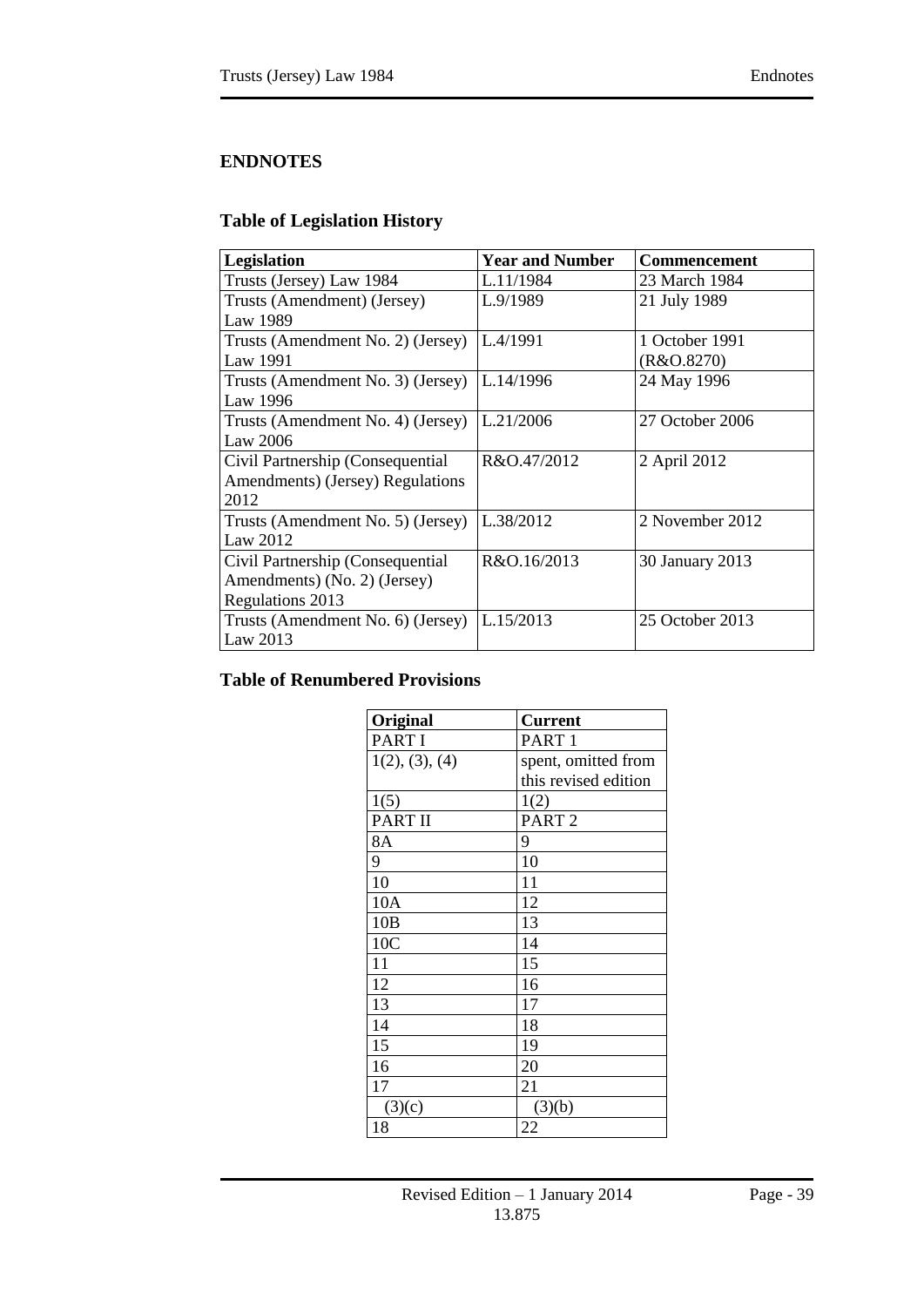| Original                        | <b>Current</b>                         |
|---------------------------------|----------------------------------------|
| 19                              | $2\overline{3}$                        |
| $\overline{20}$                 | 24                                     |
|                                 | $\overline{25}$                        |
| $\frac{21}{22}$                 | $\overline{26}$                        |
| $\frac{23}{5}$                  | $\overline{27}$                        |
| 24                              | 28                                     |
| $\overline{25}$                 | $\overline{29}$                        |
| 26                              | 30                                     |
| (A1)                            | (1)                                    |
| (1)                             | (2)                                    |
| (2)                             |                                        |
|                                 |                                        |
| $\frac{(3)}{(3)}$<br>(4)<br>(5) | $\frac{(3)}{(4)}$<br>$\frac{(5)}{(6)}$ |
|                                 |                                        |
| $\overline{(6)}$                | $\overline{(7)}$                       |
| $\overline{(7)}$                | $\overline{(8)}$                       |
| $\overline{(8)}$                | (9)                                    |
| (9)                             | (10)                                   |
| (10)                            | (11)                                   |
| 27                              | 31                                     |
| 28                              | 32                                     |
| 29                              | 33                                     |
| $\overline{3}0$                 | 34                                     |
| (1A)                            | (2)                                    |
| (2)                             | (3)                                    |
| $\overline{(3)}$                | repealed by                            |
|                                 | L.9/1989                               |
| 31                              | $\overline{35}$                        |
| $\overline{32}$                 | 36                                     |
| 33                              | $\overline{37}$                        |
| $\overline{34}$                 | 38                                     |
| $\overline{35}$                 | 39                                     |
| $\overline{36}$                 | 40                                     |
| 37                              | 41                                     |
| 38                              | 42                                     |
| 39                              | 43                                     |
| 40                              | 44                                     |
| 41                              | 45                                     |
| 42                              | 46                                     |
| 43                              | 47                                     |
| <b>PART III</b>                 | PART <sub>3</sub>                      |
| 44                              | 48                                     |
| $\overline{45}$                 | 49                                     |
| <b>PART IV</b>                  | PART4                                  |
| 46                              | 50                                     |
| 47                              | 51                                     |
| 48                              | $5\overline{2}$                        |
| 49                              | 53                                     |
| 50                              | 54                                     |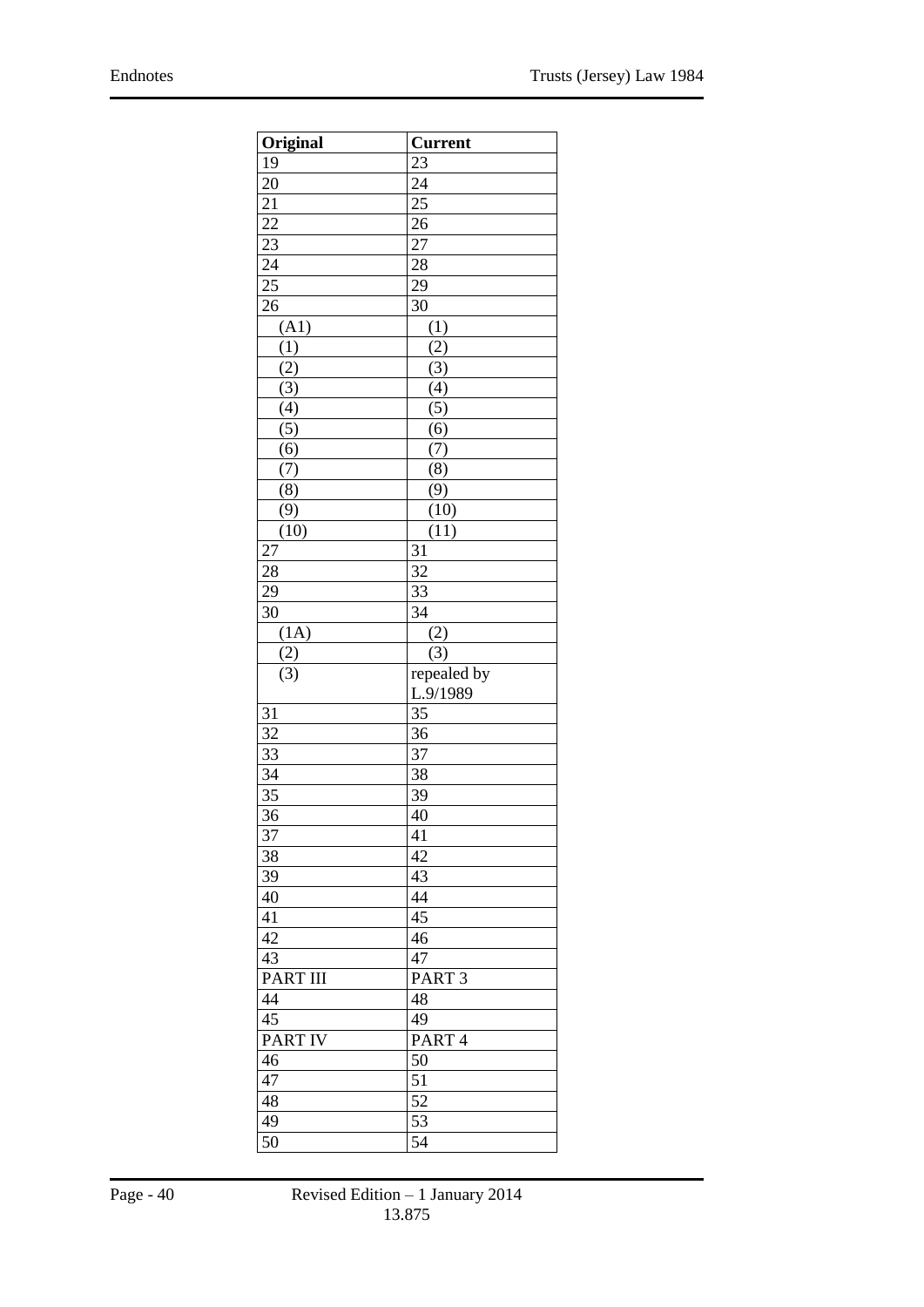| Original      | Current              |
|---------------|----------------------|
| 51            | 55                   |
| 52            | 56                   |
| 53            | 57                   |
| <b>PART V</b> | PART <sub>5</sub>    |
| 54            | 58                   |
| 55            | 59                   |
| (1)(b)        | repealed by          |
|               | L.9/1989             |
| (1)(c)        | (1)(b)               |
| (1)(d)        | (1)(c)               |
| (3)(b)        | spent, omitted from  |
|               | this revised edition |
| (3)(c)        | (3)(b)               |
| (3)(d)        | (3)(c)               |
| 56            | 60                   |
| 57            | 61                   |

# <span id="page-40-0"></span>**Table of Endnote References**

| 1                         | chapter 13.225                                 |
|---------------------------|------------------------------------------------|
| $2 Article I(1)$          | amended by L.14/1996, L.38/2012                |
| $3$ Article $4(1)$        | amended by $L.4/1991$                          |
| $4$ Article $4(2)$        | inserted by L.4/1991                           |
| $5 Article 4(3)$          | inserted by L.4/1991                           |
| <sup>6</sup> Article 9    | substituted by L.21/2006                       |
| $7$ Article $9(1)$        | amended by L.38/2012                           |
| $8$ Article $9(2)$        | amended by L.38/2012                           |
| $9$ Article $9(2A)$       | inserted by L.38/2012                          |
| $10$ Article $9(3)$       | substituted by L.38/2012                       |
| $11$ Article 9(3A)        | inserted by L.38/2012                          |
| $12$ Article 9(4)         | substituted by L.38/2012                       |
| $13$ Article 9(6)         | amended by R&O.47/2012, L.38/2012, R&O.16/2013 |
| <sup>14</sup> Article 9A  | inserted by L.21/2006                          |
| $15$ Article $9A(2)$      | amended by L.38/2012                           |
| $16$ Article $10(3)$      | amended by L.4/1991                            |
| $17$ Article $10(4)$      | repealed by L.21/2006                          |
| $18$ Article 10(5)        | repealed by L.21/2006                          |
| $19$ Article 10(6)        | repealed by L.21/2006                          |
| $20$ Article 10(7)        | repealed by L.21/2006                          |
| $21$ Article 10(8)        | repealed by L.21/2006                          |
| $22$ Article 10(9)        | repealed by L.21/2006                          |
| <sup>23</sup> Article 10A | inserted by L.21/2006                          |
| $24$ Article 11(2)        | amended by L.9/1989, L.14/1996                 |
| $25$ Article 12           | inserted by $L.14/1996$                        |
| <sup>26</sup> Article 13  | inserted by L.14/1996                          |
| <sup>27</sup> Article 14  | inserted by L.14/1996                          |
| <sup>28</sup> Article 15  | substituted by L.21/2006                       |
| $29$ Article 16           | substituted by L.21/2006                       |
| $30$ Article 17(1)        | substituted by L.21/2006                       |
| $31$ Article 17(1A)       | inserted by L.21/2006                          |
| $32$ Article 19(3)        | substituted by L.21/2006                       |
|                           |                                                |